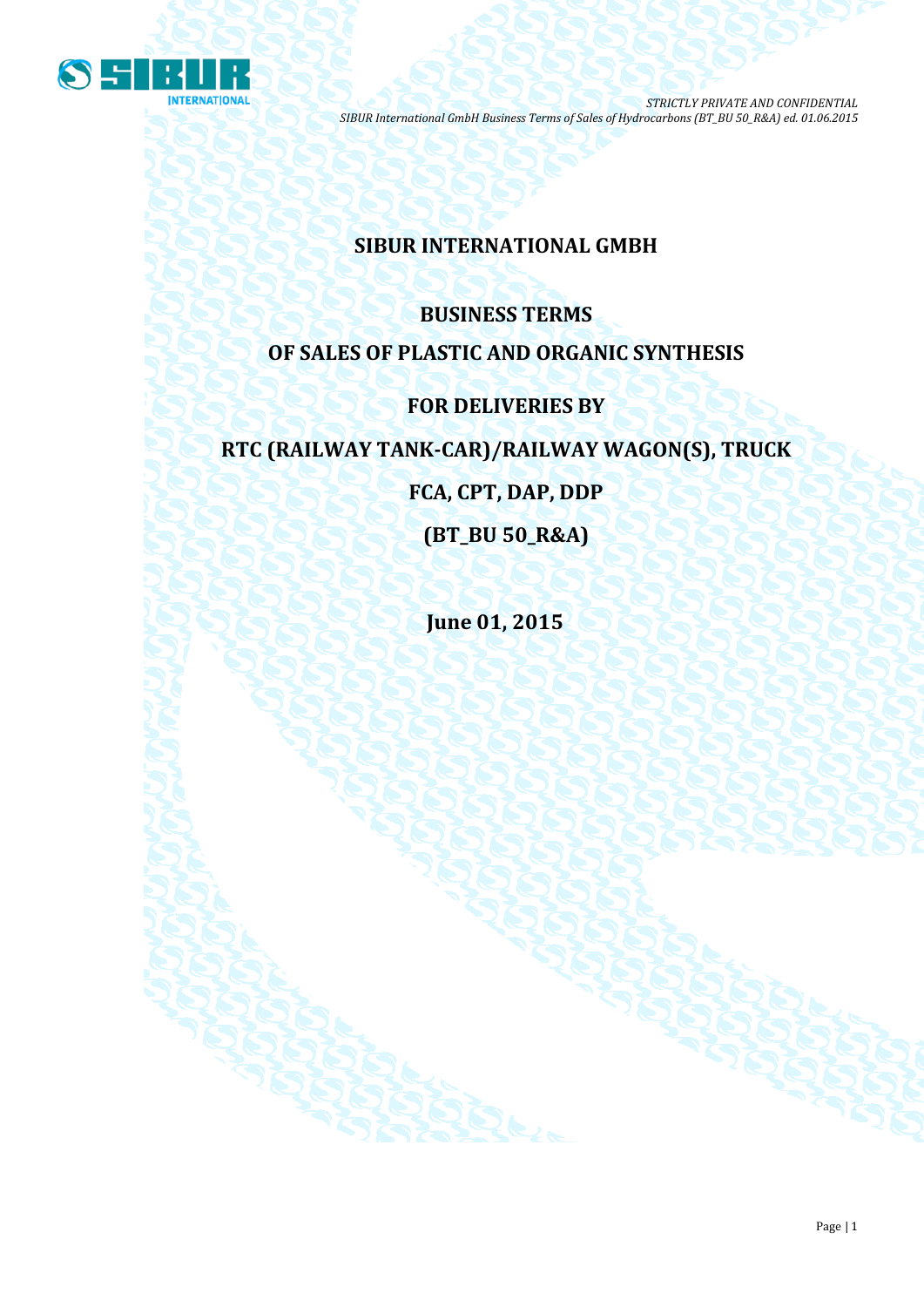

# **CONTENTS**

**INTRODUCTORY PROVISIONS** 3

**PARAGRAPH I Goods 3 3** 

**PARAGRAPH II Quality 3**

**PARAGRAPH III Quantity 4**

**PARAGRAPH IV Delivery basis 5 5** 

**PARAGRAPH V Transportation 1** 

**PARAGRAPH VI Shipment period 12** 

**PARAGRAPH VII Laytime 12**

**PARAGRAPH VIII Demurrage 13 13 14 14 14 14 15 14 15 15 15 15 15 15 15** 

**PARAGRAPH IX Price 13 13** 

**PARAGRAPH X Payment terms 13** 

**PARAGRAPH XI Responsibilities of the parties 16** 

**PARAGRAPH XII Duration 17 17** 

**ANNEX 1 Contract template 19 ANNEX 2 Guarantee template 20**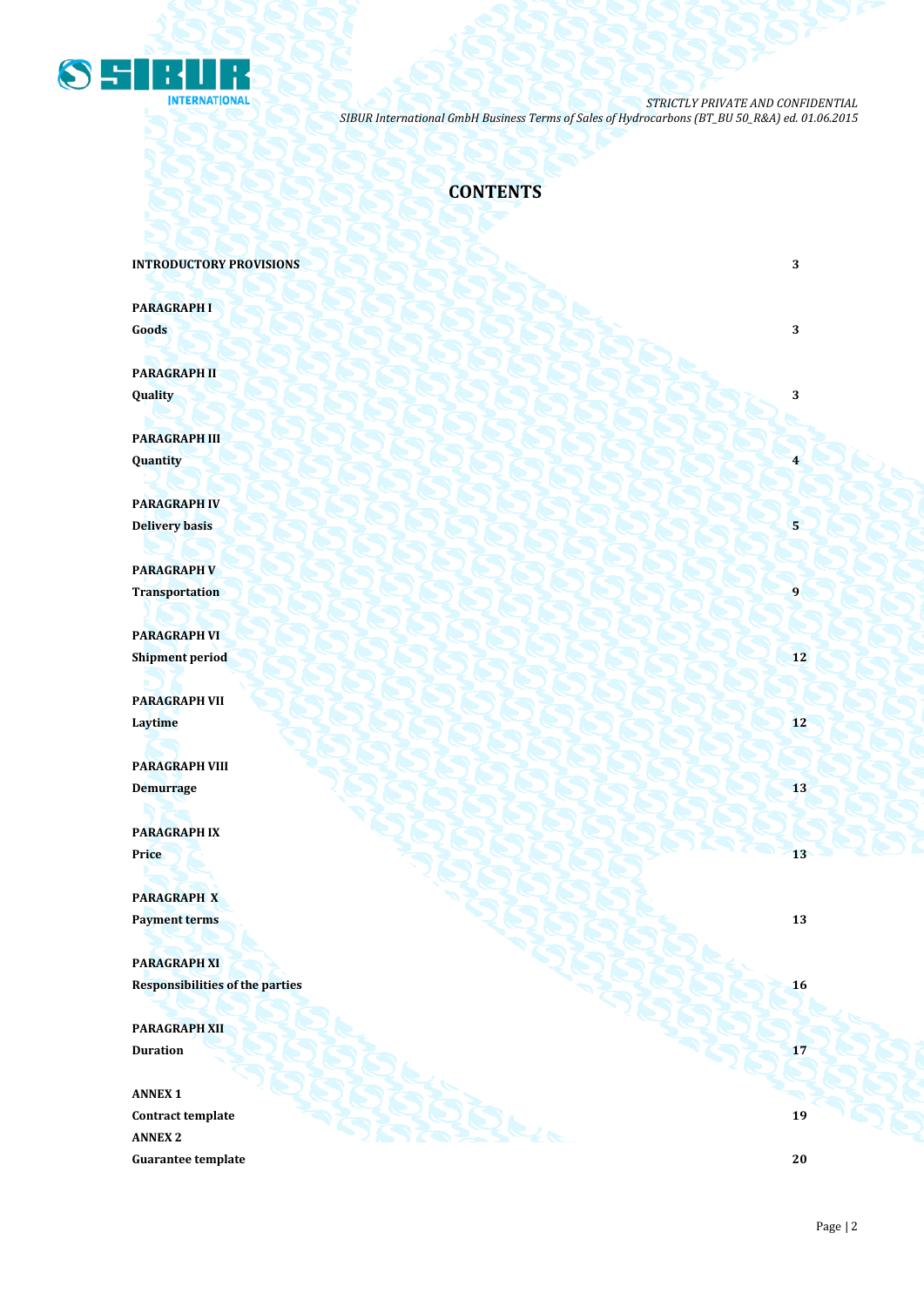

### **INTRODUCTORY PROVISIONS**

- **A.** These Business Terms ("Business Terms") shall apply to all agreements for sale of goods ("Contract") executed by and between SIBUR International GmbH ("Sibur") and Buyer that incorporate these Business Terms by reference. The version of these Business Terms published by Sibur (whether delivered by Sibur to Buyer before or upon the entry into the Contract or, if not so delivered, then as published on the website [http://www.sibur-int.com\)](http://www.sibur-int.com/) as of the date when the Contract takes effect shall apply to the relevant Contract. The Business Terms may be amended, revised, restated or supplemented by Sibur from time to time.
- **B.** These Business Terms are accompanied and supplemented by the General Conditions of SIBUR International GmbH for sales of petrochemicals and hydrocarbons ("General Conditions"). The version of the General Conditions published by Sibur (whether delivered by Sibur to the Buyer before or upon the entry into the Contract or, if not so delivered, then as published on the website [http://www.sibur-int.com\)](http://www.sibur-int.com/) as of the date when the Contract takes effect shall apply to the relevant Contract. The Parties agree that the General Conditions are incorporated into these Business Terms by reference and that they apply to the Contract.
- **C.** If there is any conflict, ambiguity or inconsistency between General Conditions, the Business Terms the Contract and/or Incoterms, the order of priority of such documents (from highest to lowest) shall be as follows:
	- 1.the Contract;
	- 2.the Business Terms;
	- 3.the General Conditions; and
	- 4.Incoterms
- **D.** All terms used, but not defined herein shall have the respective meanings set forth in the Contract and/or the General Conditions, and/or Incoterms.

# **PARAGRAPH I GOODS**

1.1. Seller shall deliver the Goods to Buyer in accordance with the Contract.

# **PARAGRAPH II QUALITY**

- 2.1. The quality of the Goods shall be confirmed by a Certificate of Quality issued by Seller or by the Manufacturer of the Goods, and/or the Inspector's Report (as the case may be).
- 2.2. Buyer upon Seller's prior written request shall send to Seller samples of the Goods for testing. Seller may at its own discretion and at its own expense perform such testing based on the TU and/or GOST methods or initiate an inspection in accordance with Section 3.3. In the event either Party does not agree with the results of the test(s) made by the Seller in accordance with this Section 3.2, the quality inspection shall be performed by an independent Inspector in accordance with Section 2.3. hereof.
- 2.3. Unless otherwise agreed by the Parties in the Contract, the quality inspection shall be performed at the Place of Shipment (applicable for FCA, CPT), or the Place of Destination (applicable for DAP, DDP) by an Inspector of an internationally recognised inspection company mutually agreed between the Parties and in accordance with the standard practice (i) at the place of the inspection or (ii) of the Inspector if there is no standard practice at the place of inspection.
- 2.4. The inspection results shall be documented in the Inspector's Report and shall be conclusive and binding on the Parties for invoicing purposes and for quality purposes and shall be final and binding for both Parties, except in case of fraud or manifest error.
- 2.5. In the event that the quality of the Goods does not conform with the contractual Specification, the Parties shall discuss Buyer's remedies for such non-conforming Goods. The remedies may include, for example, a Price adjustment for the Goods. The outcome of the Parties' discussion shall be documented in a written Amendment to the Contract.
- 2.6. The costs of the inspection (under Section 2.3 ) shall be equally shared between Seller and Buyer. Any other inspections and related services requested by Buyer, shall be performed at Buyer's sole expense.
- 2.7. The Party initiating the inspection shall ensure that the Inspector issues the Inspector's Report to Seller and Buyer as soon as practicable and retains any samples taken for at least ninety (90)Days from the date of inspection.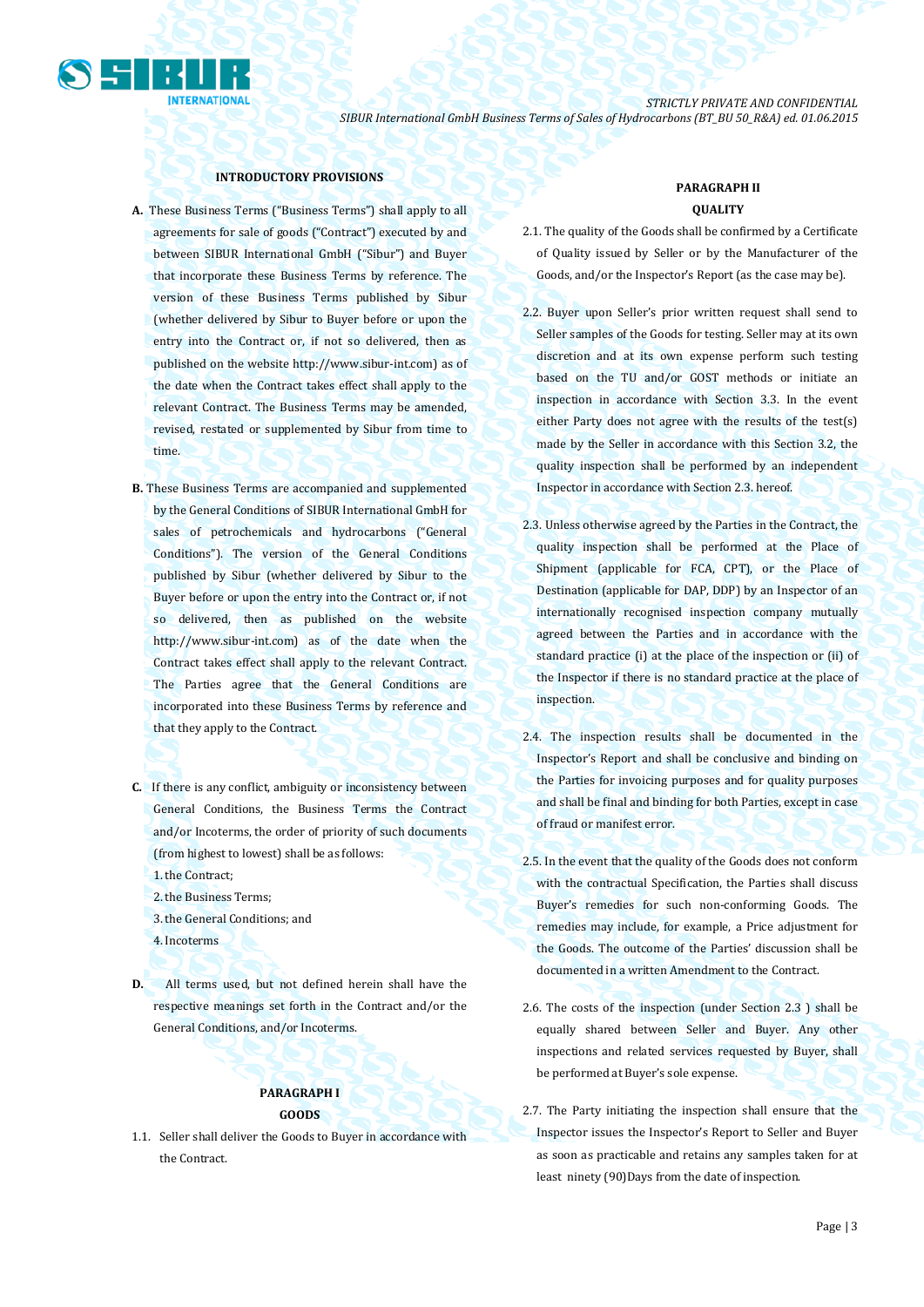

#### 2.8. **Claims.**

Unless otherwise specified in the Contract claims if any on quality of the Goods to be provided by the Buyer to the Seller according to Part II of the General Conditions.

# **PARAGRAPH III QUANTITY**

- 3.1. The quantity of the Goods shall be specified in the Transport Document. If either Party does not agree with the quantity indicated if the Transport Document, the quantity of the Goods delivered by the Seller to the Buyer shall be determined through inspection.
- 3.2. Unless the Contract provides otherwise, the quantity inspection (if any) shall be determined at the Place of Shipment (applicable for FCA, CPT), or the Place of Destination (applicable for DAP, DDP) by an Inspector of an internationally recognised inspection company mutually agreed by the Parties and in accordance with the standard practice (i) at the place of the inspection or (ii) of the Inspector if there is no standard practice at the place of inspection.
- 3.3. If the Inspector determines that the quantity of the Goods does not conform with the quantity stated in the Transport Document for more than zero point five per cent (0.5 %) (the "Permitted Deviation") the Goods shall be accepted by the value defined by the Inspection with issuance of the respective off-loading act(s) signed by such Inspector. The Parties acknowledge and agree that in no event shall the Seller be considered to be in breach of its obligations in respect of delivery of the Goods in the quantity under the Contract and the Buyer shall not be entitled to claim any losses or liquidated damages, or any other claims concerning any quantity deviation below the Permitted Deviation. All claims concerning quantity deviation in excess of zero point five per cent (0.5 %) shall be submitted by the Buyer according to Section 3.10.
- 3.4. Unless the Contract provides otherwise, the Planned Contract Quantity and/or the Planned Monthly Quantity specified (as the case may be) in the Contract, unless otherwise agreed by the Parties in the Contract, shall be subject to a tolerance of plus/or minus ten per cent  $(+/- 10$ %) in the Seller's option.
- 3.5. The Actual Contract Quantity and/or Actual Monthly Quantity delivered under the Contract shall be calculated based on the quantities specified in the Transport Document. The Actual Contract Quantity shall be the basis for determining the Total Goods Value.
- 3.6. Seller shall have no liability, and Buyer shall have no remedy against Seller, in respect of any shortfall or surplus of the Planned Contract Quantity or the Planned Monthly Quantity except to the extent an Actual Contract Quantity or Actual Monthly Quantity, respectively, varies by ten per cent (10%) or more.
- 3.7. Seller is not required to supply more Goods than are available from the Manufacturer. If due to matters relating to the Manufacturer of the Goods, Seller expects that it will not be able to deliver any part of a Planned Monthly Quantity and/or the Planned Contract Quantity, Seller shall notify Buyer in writing as soon as reasonably practicable, Upon delivery of such notice, the Parties shall negotiate in good faith to agree on the delivery terms for the outstanding quantities of Goods. The Parties acknowledge that the remedy provided in this Clause will be the sole remedy that Buyer will have if Seller is not able to deliver the Planned Monthly Quantity or the Planned Contract Quantity of Goods during the relevant period.
- 3.8. In the event if the Buyer orders less Goods than the Planned Monthly Quantity or the Planned Contract Quantity for such relevant period, Seller may elect at its own discretion may either: (i) to deliver the shortfall of Goods (the difference between (x) the quantity of Goods actually ordered by Buyer for the relevant period and(y) the Planned Monthly Quantity or Planned Contract Quantity, as appropriate) in the next relevant period according to a delivery schedule determined by Seller, (Buyer's suggestions may be taken into account); or (ii) to receive payment from Buyer of ten per cent (10%) of the Price of the such shortfall of the Goods as liquidated damages of to Seller (the Parties agree that the above amount is a genuine good-faith -estimate of losses that Seller will suffer if Buyer orders the Goods less than the Planned Monthly Quantity or the Planned Contract Quantity. Without prejudice to the above, however, if the amount of actual damages exceeds the above amount, Seller's right to claim the actual amount of damages shall not be limited). Seller shall notify Buyer of its election in writing, however, the failure to notify shall not constitute a waiver of the Seller's rights described above.

#### 3.9. **Deviation from the Planned Amount of the Goods**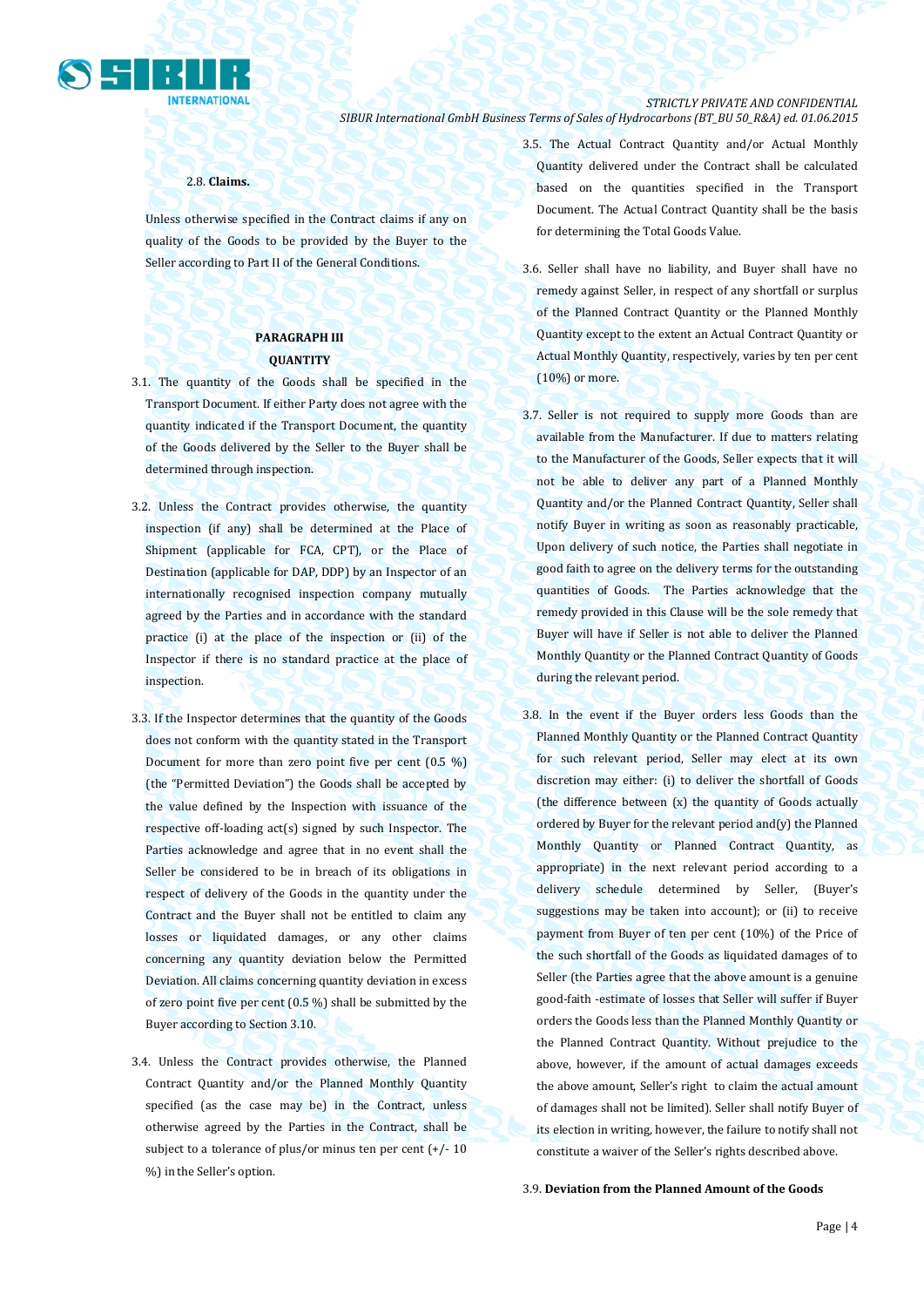

a) If the Actual Contract Quantity or the Actual Monthly Quantity (as appropriate) for a relevant period is in excess of one hundred per cent (100%) but less than or equal to 110% (one hundred and ten per cent) of the Planned Contract Quantity or the Planned Monthly Quantity respectively the Buyer shall effect the payment of such outstanding balance within five (5) Days of an appropriate Seller's invoice.

b) If the Actual Contract Quantity or the Actual Monthly Quantity (as appropriate) for a relevant period is less than one hundred per cent (100%) but in excess of or equal to ninety per cent (90%) of the Planned Contract Quantity or the Planned Monthly Quantity respectively, Seller may elect at its own discretion either: (i) to make up the Planned Contract Quantity or the Planned Monthly Quantity (as appropriate) in future Shipments, or (ii) to refund Buyer's Prepayment for the Goods not delivered within three(3 ) Days after the execution of a Verification Act for the Goods (election (ii) is not applicable where the Contract provides for post-delivery payment of the Goods); or (iii) apply to future Shipments (if applicable) Buyer's Prepayment for the Goods not delivered; if. Buyer fails to make such an election, within ten (10) Days of the shortfall delivery, Buyer will be deemed to have elected to make up the shortfall in future Shipments. In either event this subsection 3.9 (b) shall be Buyer's sole and exclusive remedy for such shortfall in Shipment, howsoever caused, always excepting fraud, and Seller shall have no other liability to Buyer whatsoever.

c) If the Actual Contract Quantity or the Actual Monthly Quantity (as appropriate) for a relevant period is in excess of one hundred ten per cent (110%) of the Planned Contract Quantity or the Planned Monthly Quantity respectively, Buyer may elect at its own discretion either: (i) to return any surplus quantity of Goods in excess of one hundred and ten per cent (110%) of the Planned Contract Quantity or the Planned Monthly Quantity to Seller at Seller's expense, or (ii) to retain Goods delivered in quantities in excess of one hundred and ten per cent (110%) of the Planned Contract Quantity or the Planned Monthly Quantity respectively and pay the Price for the entire quantity taken, provided that Buyer's election shall be made by written notice to Seller within one (1) Day after the Delivery Date of the respective Goods; if. Buyer fails to make such an election, Buyer will be liable to pay the Price for the full Actual Monthly Quantity or Actual Contract Quantity, as the case may be. Buyer shall pay for such Goods within five (5) Days after the date of Seller's invoice .

d) If the Actual Contract Quantity or the Actual Monthly Quantity (as appropriate) for a relevant period is less than ninety per cent (90%) of the Planned Contract Quantity or the Planned Monthly Quantity respectively, Buyer may require Seller to pay to Buyer's direct losses incurred in connection with such shortfall, provided that such direct losses are evidenced by sufficient documents satisfactory to Seller; such payment shall be made within seven (7) Days after the Parties' execution of a Verification Act for such Goods . It is expressly mutually agreed and acknowledged by the Parties that in any case the maximum amount of direct losses payable by Seller may not exceed ten per cent(10% ) of the Price of the shortfall quantity of Goods . This provision is without prejudice to all other exclusions of and limitations on Seller's liability.. Buyer's rights set forth in this subsection 3.9 shall be Buyer's sole and exclusive remedy for such shortfall delivery, howsoever caused, always excepting fraud, and Seller shall have no other liability to Buyer whatsoever.

### 3.10. **Claims**

Unless otherwise specified in the Contract claims if any on quantity of the Goods to be provided by the Buyer to the Seller according to Part II of the General Conditions.

# **PARAGRAPH IV DELIVERY BASIS**

#### 4.1. **General Delivery Terms**

Seller shall use its reasonable endeavours to dispatch the Goods on the definite date or in any Day within the Shipment period (as the case may be), as specified in the Contract, but the time of dispatch shall not be of the essence. Seller shall notify Buyer immediately if the time of dispatch for the Goods cannot be met; in such a case the Parties shall re-schedule in good faith.

#### 4.2. **Transfer of risk and title**

The risk of and title to the Goods shall transfer from Seller to Buyer at the Delivery Date, unless otherwise provided in the Contract. The Parties agree that the transfer of risk of loss and damage, and title to, the Goods is not conditional upon delivery of the Transport Document or any other documentation. Neither the time, method, nor the place of payment, method of transportation, form of Transport Document, manner of consignment nor place of acceptance of the Goods shall alter the foregoing.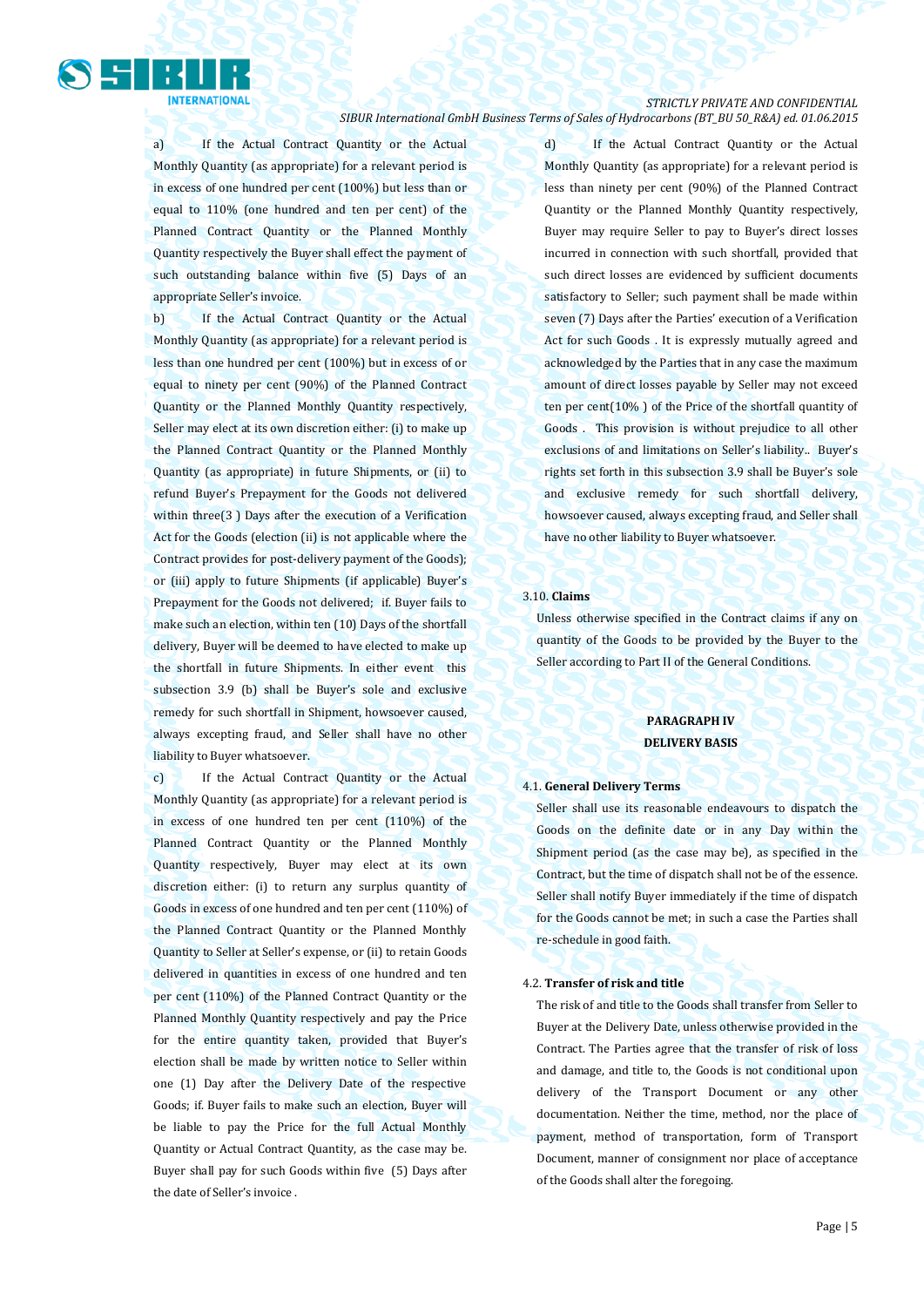

#### 4.3. **Seller's right to refuse**

Seller may refuse to deliver the Goods at any time if: a) delivery under an intended or customary route to the Place of Destination becomes impracticable for any reason whatsoever beyond Seller's control;

b) the cost of delivery to the Place of Destination (including Taxes) and/or insurance, if applicable, has significantly increased (more than by twenty per cent. (20%) within one (1) month), which at the time of entry into the Contract could not have been reasonably foreseen by Seller ; and/or c) at any time:

i. importation of the Goods at the Place of Destination is prohibited under the laws of the country in which such the Goods were produced, or by regulations, rules, directives or guidelines applied by the government of that country or any relevant agency thereof; and/or

ii. the country, state, territory or region at which the Place of Destination becomes affected by Sanctions.

d) Should Seller agree to undertake or complete the delivery under an alternative route or at an alternative Place of Destination nominated by Buyer and accepted by Seller (which acceptance shall not be unreasonably withheld), or under changed circumstances as the case may be, Buyer shall reimburse Seller for any additional costs and/or expenses incurred by Seller.

#### 4.4. **Customs formalities**

a) If the Goods shall be exported from the customs territory of the Russian Federation, Buyer shall ensure the departure of the Goods from the territory of the Russian Federation within ninety (90) Days from the date when the customs procedures for export are completed on the territory of the Russian Federation (date of the stamp "Clearance allowed" in CCD) and at Seller's request provide Seller by e-mail or fax with copies of the Transport Document with legible notes made by the destination railway station and/or CMR or TIR (as the case may be) with legible notes of border crossing.

b) If Buyer does not comply with this Section 4.4 Buyer shall pay Seller liquidated damages amounting to twenty-two and one-half per cent. (22.5%) of the Total Goods Value.

c) The Parties expressly agree that the liquidated damages provided in subsection 4.4(b) above reflect a good-faith estimate of Seller's losses in the event if the documents required under subsection 4.4(a) are not provided to Seller within the specified period.

#### 4.5. **FCA**

*This Section 4.5 applies to Contract providing FCA as delivery basis.*

### 4.5.1. Delivery Date

The Delivery Date shall be the moment when:

- i. the Seller's Truck(s), loaded with the Goods, arrive(s) to the Place of Shipment (or as close as possible to the Place of Shipment if access to the Place of Shipment is restricted) and stand ready for loading by the Buyer's representative or the Carrier;
- ii. The Seller's RTC / Railway wagon(s), loaded with the Goods, arrive(s) at the Place of Shipment (or as close as possible to the Place of Shipment if access to the Place of Shipment is restricted) and the Notice of Arrival ("NOA") is given to the Carrier or Buyer's representative at the place of loading; or
- iii. the Goods have been loaded at the Place of Shipment on the means of transport provided by the Carrier nominated by the Buyer – if the delivery is at the Manufacturer or warehouse or storehouse.
- 4.5.2. Delivery Terms

a. The loading of the Goods is Buyer's sole responsibility and shall not prejudice completed delivery of the Goods by Seller, except for if delivery is at the Manufacturer or warehouse or storehouse in which case the loading of the Goods shall be Seller's responsibility and risk.

b. Seller provides Buyer with full and timely information about the Place of Shipment and the Carrier, including any special location access instructions and all contact information of the Carrier. Such information shall be provided to Buyer via e-mail, facsimile or by other means agreed upon by the Parties, at least five (5) Business Days prior to the approximate date of loading of the relevant Shipment by Buyer.

The information shall include:

- i. the name of the Carrier (person or entity);
- ii. documentation evidencing the Carrier's rights to accept and carry the Goods (should be presented by the Carrier at the Place of Shipment);
- iii. the identity, location and address of the Place of Shipment with instructions for access to the Place of Shipment; and
- iv. any other information requested by Buyer.

c. The Parties shall obtain any licences, permits and documents which are necessary for successful import and export clearance of the Goods.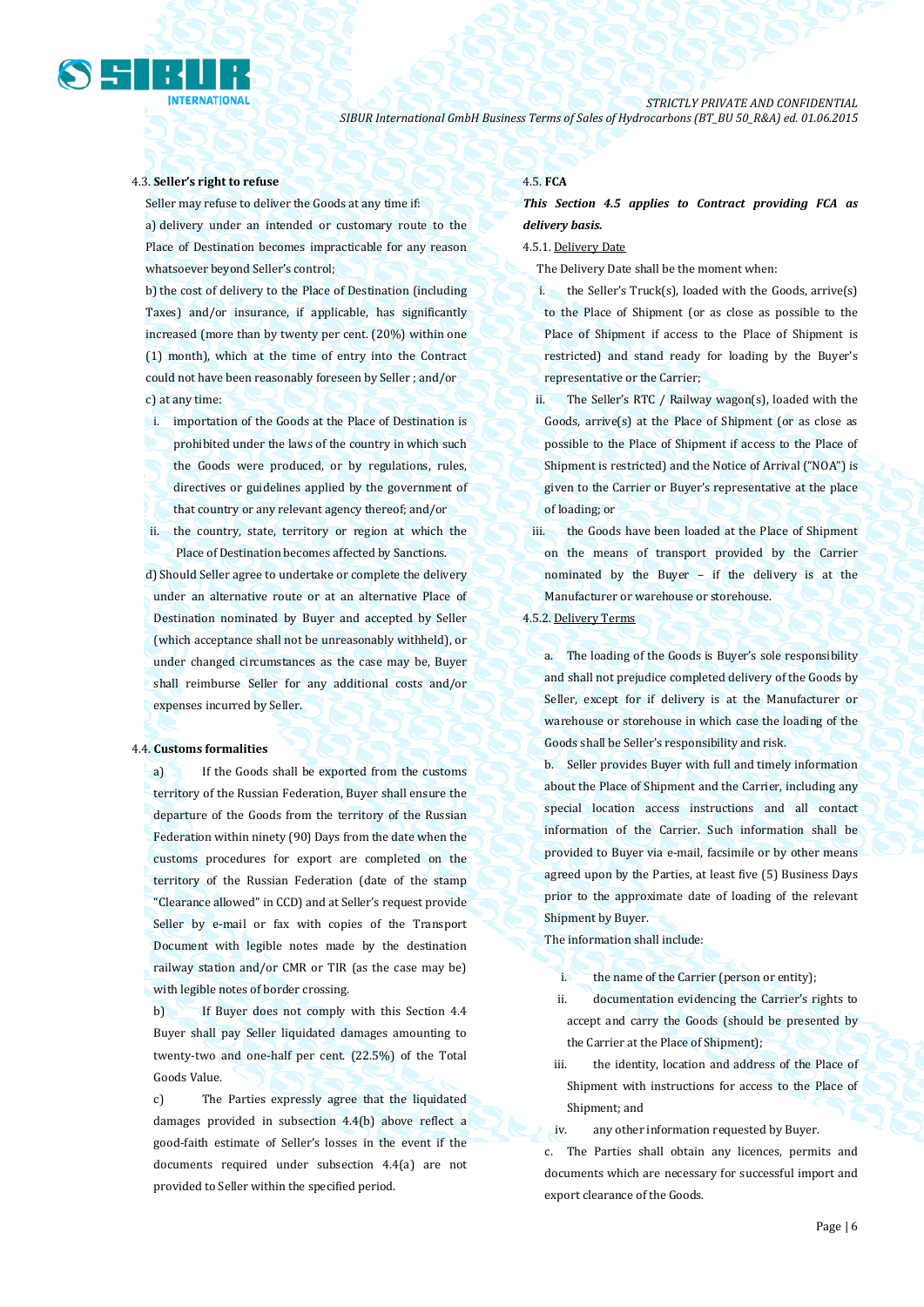

# *STRICTLY PRIVATE AND CONFIDENTIAL*

## *SIBUR International GmbH Business Terms of Sales of Hydrocarbons (BT\_BU 50\_R&A) ed. 01.06.2015*

- d. Seller shall timely obtain export permits.
- e. Buyer shall timely obtain import permits.

at the expense of the Party in Default.

- f. All delays due to absence of custom clearance shall be
- 4.5.3. Taxes prior to delivery

Seller shall pay all taxes, customs and other duties and fees levied on the Goods prior to delivery or required for the dispatch of the Goods outside the customs territory of the Russian Federation and incurred as a result of the entry into the Contract.

4.5.4. Taxes after delivery

Unless otherwise expressly agreed by the Parties in the Contract, Buyer shall pay all taxes, customs and other duties and fees incurred as a result of or in connection with the conclusion and execution of the Contract if any, after delivery.

#### **4.6. CPT**

# *This Section 4.6 shall apply to Contracts providing CPT as delivery basis.*

# 4.6.1. Delivery Date

- i. The Delivery Date shall mean the date when the Goods are loaded in Seller's Truck(s) to be dispatched to the Place of Destination named by the Buyer, which date is stated in the stamp of the CMR or TIR (as the case may be) at the Place of Shipment.
- ii. In RTC / Railway wagon(s) to be dispatched to the Plaxe of Destination named by the Buyer which date is stated in the stamp of the Railway bill at the Place of Shipment.

## 4.6.2. Delivery terms

- i. Discharging and unloading of the Goods at the Place of Destination is Buyer's sole responsibility and shall not prejudice completed delivery of the Goods by Seller.
- ii. Buyer shall provide Seller with full and timely information about the Place of Destination, including any special location access instructions. Buyer shall provide such information to Seller via facsimile or by other means agreed upon by the Parties, at least five (5) Business Days prior to the approximate date of dispatch of the relevant Shipment by Seller.

### The information must include:

- i. the identity, location and full address of the Place of Destination, with instructions for access to the Place of Destination;
- ii. all instructions regarding customary documentation which may be required at the Place of Destination (if any); and

iii. any other information requested by Seller. Should Buyer fail to timely submit such information, Seller shall not be required to initiate the transportation and delivery of the Goods, which will not constitute a waiver of Buyer's breach of Contract. Any delays in delivery of the Goods which result from inaccuracies of information provided are deemed to be the sole fault of Buyer.

### 4.6.3. Licences and clearances

- i. The Parties shall obtain any licences, permits and documents which are necessary for successful import and export clearance of the Goods.
- ii. Seller shall timely obtain export permits .
- iii. Buyer shall timely obtain import permits.
- iv. All delays due to absence of custom clearance shall be at the expense of the Party in Default.

### 4.6.4. Taxes prior to delivery

All taxes, customs and other duties and fees incurred as a result of entry into the Contract which are levied on the Goods prior to delivery or required for the dispatch of the Goods outside the customs territory of the Russian Federation will be paid by Seller.

# 4.6.5. Taxes after delivery

Unless otherwise expressly agreed by the Parties in the Contract, all taxes, customs and other duties and fees incurred as a result of or in connection with the conclusion and execution of the Contract if any, after delivery will be paid by Buyer.

## **4.7 DAP**

*This Section 4.7 shall apply to Contracts providing DAP as delivery basis.*

4.7.1 Delivery Date

a) Delivery Date shall mean the moment when the Goods arrive at the Place of Destination ready for unloading.

- b) It is presumed that the Goods are ready for unloading:
	- i. for the delivery by RTC/ Railway wagon(s) as of the scheduled time of arrival for a relevant train (unless the moment is specified in Seller's/Carrier's notice to Buyer); and
	- ii. for the delivery by  $Truck(s) as$  of the moment of the Goods' arrival specified in Seller's/Carrier's notice to Buyer.

c) If Buyer has any claims regarding the actual time of the Goods' arrival, Buyer must notify Seller within two (2) Days following the respective delivery, otherwise Buyer is deemed to have waived all objections as regards the arrival time to the fullest extent allowed under Applicable Law.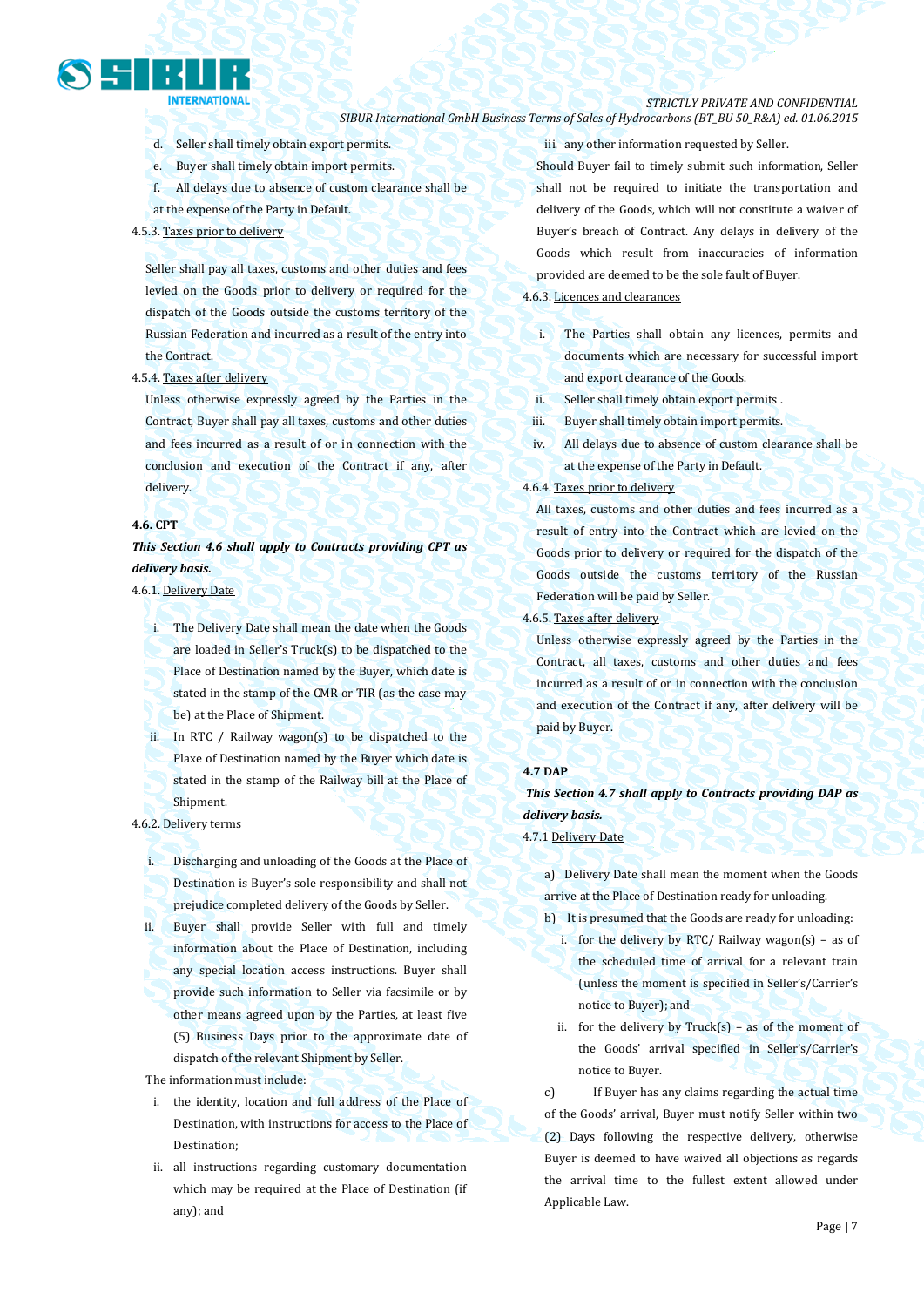

# 4.7.2. Delivery terms

The Goods shall be unloaded at the Place of Destination at the Buyer's risk and expense. If the unloading is included in the Price of the transportation under the agreement executed by and between Seller and the Carrier, Seller may nevertheless invoice Buyer relevant unloading expenses.

4.7.3. Licences and clearances

Seller and Buyer shall provide each other with reasonable support in acquisition of all appropriate export and import licences and clearances; provided that the other Party shall reimburse all and any costs and expenses arising out of and/or in connection with such support.

4.7.4. Import Taxes and customs requirements

a) Buyer shall pay and be responsible for all taxes, customs and other duties and fees incurred as a result of entry intothe Contract which are levied on the Goods in the country of delivery.

b) If the Buyer fails to pay or perform the above when due, the risk shall pass to the Buyer as of the date when such taxes, customs and other duties and fees are due. If the Buyer delays the fulfilment of its obligations under this Clause for more than two (2) Days, the Seller is entitled, but not obliged: (i) to make any relevant payments on its own; or (ii) if the Goods are not released in the country of delivery, to place the Goods in the customs warehouse (in which case the moment of placing the Goods shall be the Delivery Date, any further costs will be at the Buyer's expense).

c) Seller's rights under this subsection 4.7.4 shall be without prejudice to the Seller's other rights under the Contract and/or Applicable Law. In addition, Buyer shall indemnify Seller for all costs, losses and damages, including, but not limited to, demurrage and/or detention incurred by Seller as a result of Buyer's any breach of obligations under this Clause.

#### **4.8. DDP**

*This Section 4.8 shall apply to Contracts providing DDP as delivery basis.*

4.8.1. Delivery Date

a. Delivery Date shall mean the moment of the Goods' arrival at the Place of Destination ready for unloading.

b. It is presumed that the Goods are ready for unloading:

i. for the delivery by RTC/ Railway wagon(s) – as of the scheduled time of arrival for a relevant train (unless the moment is specified in Seller's/Carrier's notice to Buyer); and

ii. for the delivery by  $Truck(s) - as$  of the moment of the Goods' arrival specified in Seller's/Carrier's notice to Buyer

c. If Buyer has any claims regarding the actual time of the Goods' arrival, Buyer must notify Seller within two (2) Days following the respective delivery, otherwise Buyer is deemed to have waived all objections as regards the arrival time to the fullest extent allowed under Applicable Law.

## 4.8.2. Delivery Terms

a) The unloading of the Goods at the Place of Destination shall be at Buyer's risk and expense, unless the expenses are attributed to Seller in the Contract.

b) If any licences, clearances and other customs requirements or Taxes in the country of import could be performed, arranged or paid only by Buyer or on Buyer's side, Buyer shall (i) inform Seller accordingly; and (ii) perform, arrange and pay the same in due time. Seller shall compensate Buyer for documented direct expenses in relation thereto, provided that Buyer furnishes Seller with primary accounting documents substantiating Buyer's costs such as acts, invoices, reports, etc. If Buyer fails to perform under this Clause, any adverse consequences for Seller, Carrier and/or the Goods, including (i) delayed delivery and (ii) any related penalties, fines, Taxes, costs, expenses will be at Buyer's cost and risk. Buyer shall indemnify Seller for all costs, losses and damages, including, but not limited to, demurrage and/or detention incurred by Seller as a result thereof.

## 4.8.3. VAT

a) If Buyer is a company registered in the EU, Buyer shall provide Seller with its VAT Identification Number as of the Effective Date of the Contract.

b) If:

i. Buyer is a company registered in the EU;

ii. Buyer wishes to receive a VAT-exempt invoice; or iii. Buyer purchases the Goods from Seller on the DDP basis at the Place of Destination in a certain country, picks up the Goods itself and moves the Goods out of such country;

Buyer shall within two (2) weeks from the Delivery Date provide Seller with copies of the Transport Document, confirming that the Goods have been taken out of the country where they have been purchased.

If the Transport Document (referred to in Section 5.1) hasis not provided on time, Seller shall have the right to issue a credit note to the original VAT-exempt invoice and issue a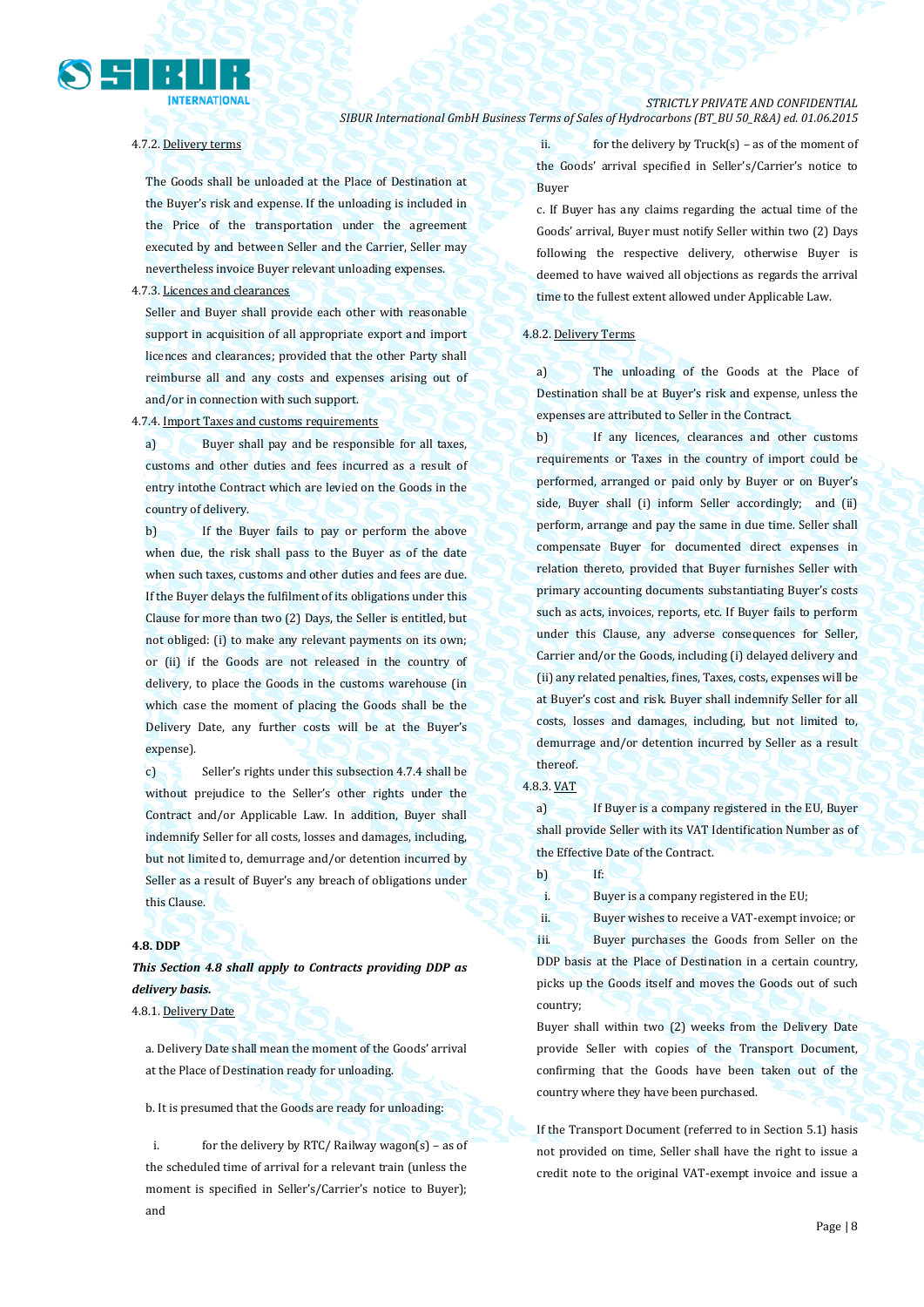

new invoice, increased by the amount of VAT to be paid by Buyer, within seven (7) Days after the date of the invoice.

# **PARAGRAPH V TRANSPORTATION**

## 5.1. **General conditions of transportation**

- a) The Transport Document hereunder and the Contract shall be:
	- Railway bill (or "RWB" or "Rail way bill" or "CIM consignment note") – for delivery by RTC/Railway wagon(s);
	- CMR or TIR (or consignment note) for delivery by Truck(s).
- a) Delivery of the Goods shall be immediately followed and witnessed by presentation by Seller to Buyer or the Carrier, or Buyer's representative, of a valid Transport Document. Such document shall be signed and marked by Seller and the Carrier at the place of loading and shall be deemed conclusive proof of delivery by Seller.
- b) Buyer warrants that the Place of Destination is (i) reachable by the agreed means of transport and (ii) suitable and equipped, if necessary, for unloading of the Goods.
- 5.2. **Defective RTC/Railway wagon(s) and/or the Truck(s).** If Buyer (or Buyer's authorised representative, or Buyer's Carrier, or any other party on Buyer's side or for whom Buyer bears responsibility) returns RTC/Railway wagon(s) and/or the any Truck defective, unrepaired, and/or damaged, and/or unclean, and/or not fully unloaded, and/or otherwise unfit for the purposes, which RTC/Railway wagon(s) and/or the such Truck is usually used for, thne Buyer shall reimburse all and anycosts and expenses of Seller arising out of or in connection with such Defective RTC/Railway wagon(s) and/or Truck(s).

# 5.3. **Special conditions of transportation by RTC/railway wagon(s)**

# *This Section 5.3. shall apply Contracts specifying delivery by RTC/Railway wagon(s).*

5.3.1. Where Seller expressly or impliedly provides Buyer with a range of dates of dispatch of the Goods within the Shipment period or arrival of RTC / Railway wagon(s) loaded with the Goods, dispatch may be performed on any of the dates provided.

5.3.2. No later than three (3) Business Days after dispatch of the Goods by RTC / Railway wagon(s) Seller shall provide by e-mail or facsimile Buyer with all information necessary for the unloading of the Goods:

- a) the Contract reference number;
- b) Railway bill reference number(s);
- c) RTC / Railway wagon(s) identification number(s);
- d) description of the Goods and their Railway bill quantity.
- 5.3.3. Buyer may at its own discretion provide the Seller with written instructions for unloading of the Goods by Buyer. In case such information is provided, Seller may undertake to cause his Carrier or his representatives / employees to follow such instructions to the extent practicable, provided that Seller shall be under no obligation to provide such assistance..
- 5.3.4. The Buyer warrants that the railway zone at Place of Destination shall be safe and well suited for delivery of the Goods. The Buyer shall be liable for and shall indemnify Seller in respect of any loss or damage, including but not limited to any liability for damage to the RTC / Railway wagon(s), surroundings, environment and people, additional costs or expenses arising out of and in relation to any failure of Buyer to nominate a safe railway zone at Place of Destination.

5.3.5. Notice of Arrival

a) Buyer shall obtain the Notice of Arrival of the Goods at the Place of Destination station ("NOA") from the railway station's authorised authorities using Buyer's available contact information in accordance with customary rules at the railway station.

b) Buyer shall ensure the Carrier's timely presence at the Place of Destination at the Delivery Date for unloading of the Goods.

c) Carrier's absence at the Place of Destination shall be without prejudice to Seller 's successful delivery of the Goods for the purpose of the Contract.

### 5.3.6. Railway transportation agreement conditions

a) Seller may arrange transportation in accordance with the railway transportation agreement, executed by and between Seller and the Carrier. Without prejudice to the generality of the foregoing, such conditions shall be deemed to include the provision that where, at any time:

• importation of the Goods at the unloading railway zone is prohibited under the laws of the country in which such Goods were produced, or by regulations, rules, directives or guidelines applied by the government of that country or any relevant agency thereof; and/or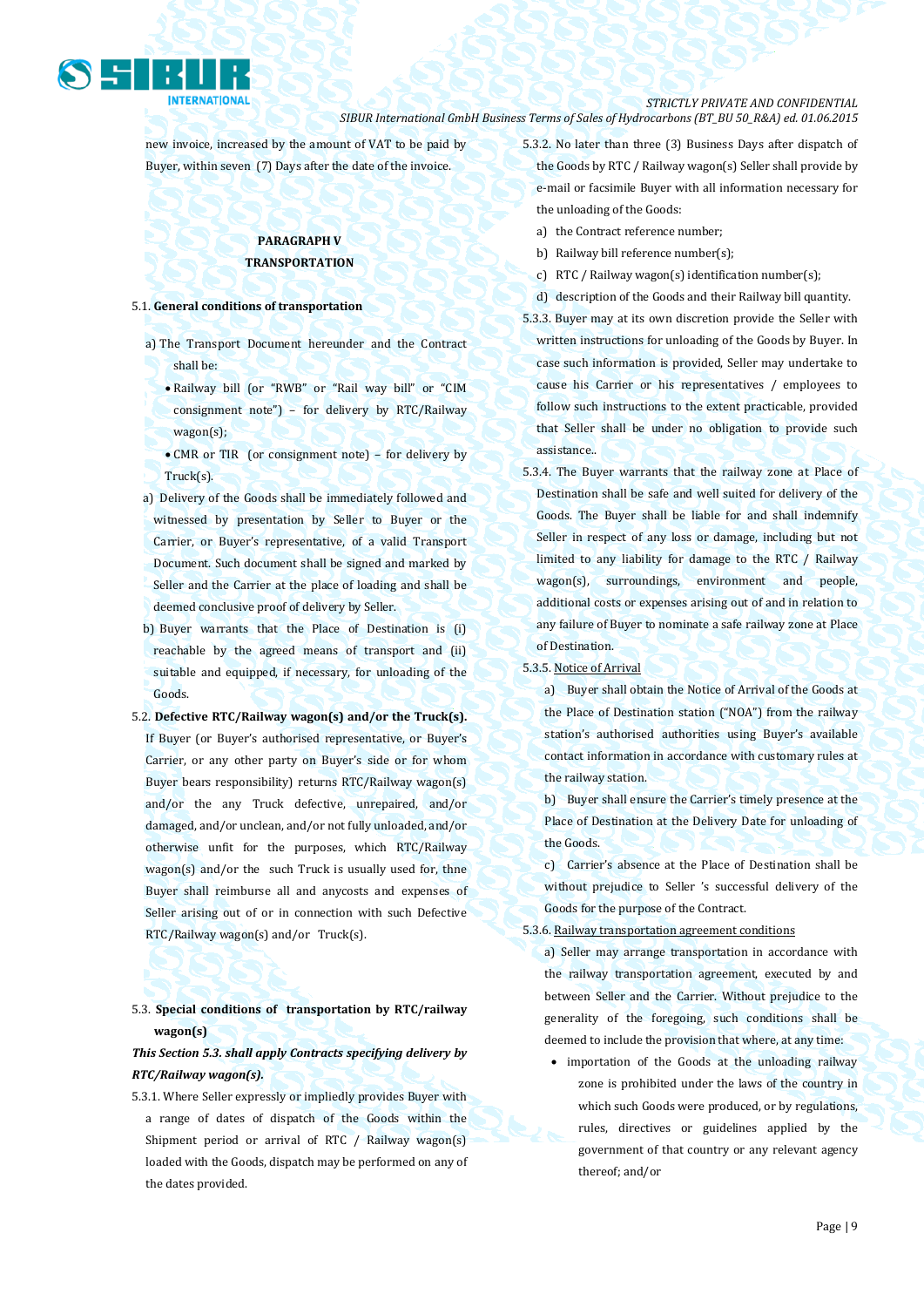• the country, state, territory or region at which the Place of Destination is located becomes a restricted railway zone,

the Goods shall be unloaded at an alternative railway zone nominated by Buyer that is not subject to any such prohibition and that is acceptable to Seller (which acceptance shall not be unreasonably withheld).

b) In case referred to in subparagraph above (i), such alternative railway zone shall be deemed to be the Place of Destination stipulated under the Contract for the relevant Shipment and all extra expenses (if any) involved in the RTC / Railway wagon(s) reaching such alternative Place of Destination shall be for Buyer's account.

#### 5.3.7. Buyer's Right to Require

a)Buyer has the right to request extra services in relation to the Goods at the Place of Destination, which services shall not be deemed to be included in the Total Goods Value. The Parties shall determine the scope of such services by mutual written agreement no later than three (3) Days before the Estimated Time of Arrival of the RTC/Railway wagon(s). Where Buyer, by written instruction to the Seller, requests that such services should be provided, then Buyer shall indemnify and hold Seller harmless against any liability, loss, damage, delay and/or expenses that Seller may incur by reason of complying with the Buyer's request. The indemnity provided by Buyer to Seller shall be not less than the liability Seller incurs to RTC / Railway wagon(s) owners in order to comply with Buyer's request.

#### 5.3.8. Damage to RTC and Wagons

a) It is presumed that the RTC/Railway wagon(s) arrives at the Place of Destination for unloading in good condition, unless Buyer has promptly (but not later than one (1) Day after the RTC/Railway wagon(s) arrival) informed Seller of such defects. If the defects are revealed later than the above mentioned term, Buyer shall pay repair costs or expenses of the Carrier or Seller within five (5) Business Days upon Seller's or Carrier's respective invoice.

b) Within three (3) Business Days prior to dispatch of the respective Shipment, Buyer shall provide Seller with the Transportation information, including the delivery period, reference to the number and the date of the Contract, quantity of the Goods, full name and address of the consignee, rail code of the consignee, name of the destination railway station, railway station's confirmation to accept the Goods.

c) Upon prior written request of Buyer, Seller shall arrange for plans (the "Plans") of transportation of the Goods by railway(s). The procedure and dates for issuance of the Plans shall be regulated by the applicable local laws and regulation.

d) Should the Plans be not fulfilled, through the fault of either of the Parties, the Party at fault shall be liable for all damages or fines imposed by the railway(s).

e) In case of impossibility to unload the Goods due to any technical reasons during periods indicated in the Contract and/or hereof, Buyer shall notify Seller accordingly (by telegram, fax, mail or email) within (twenty-four) (24) hours from the moment of the Rail tank-car arrival to the station of destination.

f) In case of the Rail tank-car damage caused within the time period of its use byBuyer or Buyer's counterparties, Buyer shall immediately inform Seller about the occurrence of such event and recover losses incurred due to Rail tank-car damage within sixty (60) Days from the date of Seller's demand. In case the Rail tank-car is lost within the time period of its disposal of Buyer or Buyer's counterparties, Buyer shall pay to Seller the amount that covers market value of a Rail tank-car of identical model and year of manufacture including costs incurred for putting it into operation. A Rail tank-car is considered lost if it is not returned to Seller within one hundred and twenty (120) Days from the date of the Goods dispatch.

g) If Buyer readdresses the Goods by the or cannot accept the Goods, Buyer shall notify Seller of these changes in writing not later than three (3) Business Days before the planned date of dispatch. Buyer shall reimburse all expenses of the Seller (including fines and penalties) caused by the Buyer's actions. The Parties shall endeavour to mitigate losses.

h) Neither Buyer nor the Buyer's consignee shall redirect Rail tank-cars without Seller's prior consent. Seller is entitled to charge the Buyer (the Buyer's consignee) for unauthorized redirection at the rate at least fifty-two (52) EUR (unless the customary rules of the respective railway station provide otherwise) for each Day of usage of each Rail tank-car. Buyer shall ensure that each Rail tank-cars is unloaded to a level of seven-tenths of one per cent (0.7%) bar, if applicable. Buyer and/or Buyer's consignee shall return the empty Rail tank-cars in acceptable technical and commercial condition with the sealed documents required for the proper return of the Rail tank-cars to the initial railway loading station or any other station as per Seller's instructions.

i) Buyer shall reimburse to Seller all documented costs and expenses caused by the improper completion of the documents mentioned in Clause 5.3.8.(h) hereof, if such results in a Rail tank-car arriving at the wrong railway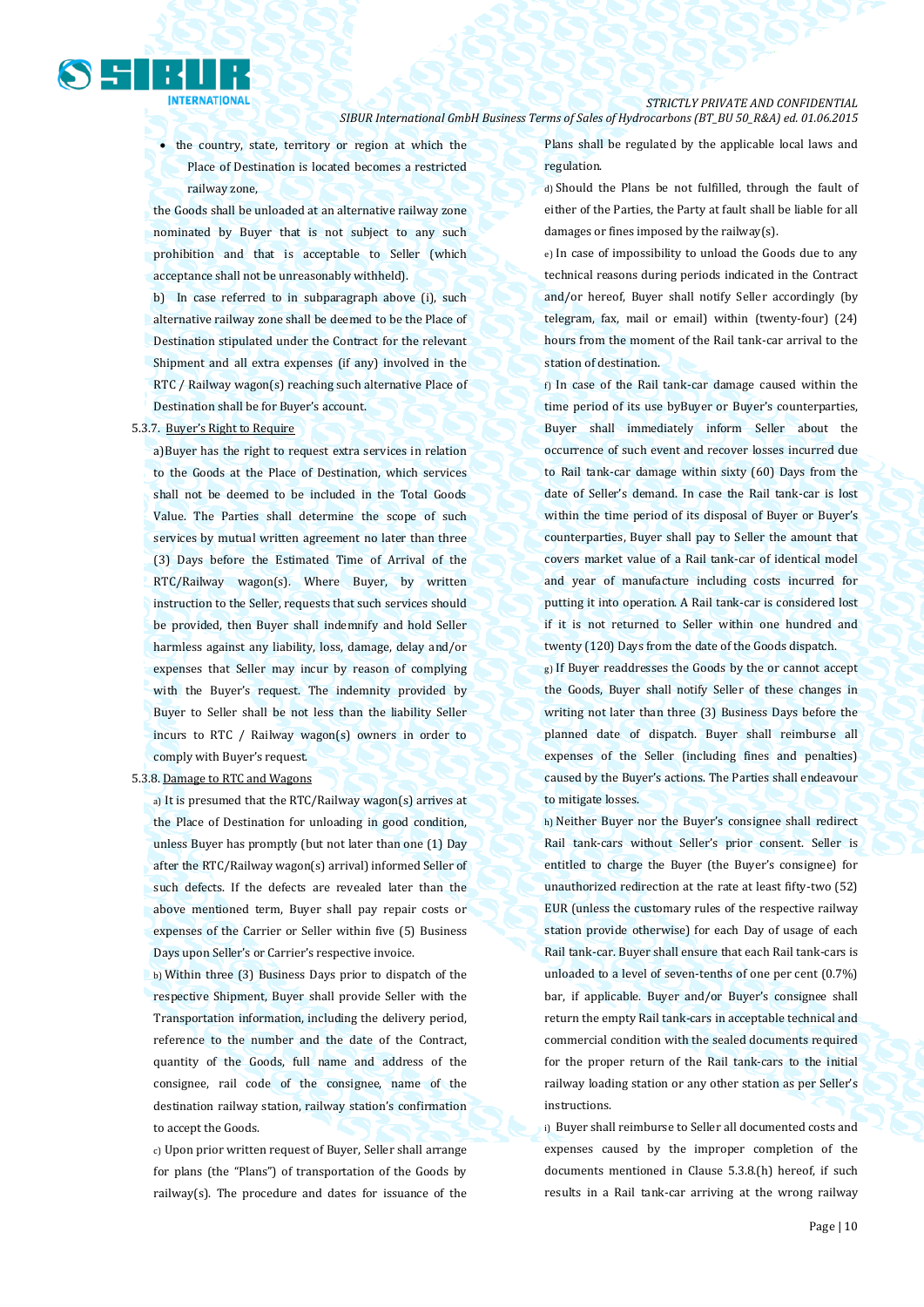

station. Ifsuch documents for the Rail-tank cars return are completed in accordance with Seller's instructions, Buyer shall not be responsible for their return emptied to the wrong railway station.

j) Seller shall advise its instructions to Buyer for empty Rail tank-carsby written notice not later than the arrival of full Rail tank-cars to the Place of Destination (the date of the Goods' delivery). Otherwise Buyer shall not be held liable for possible costs which may arise due to absence of instructions and/or improper completion of the return Railway bill for return of empty Rail tank-cars.

k) After the Rail tank-car is unloaded, the Buyer shall install plugs at corner and control valves to seal the neck bonnet and fix it by all bolts. The Buyer shall ensure that the bonnet is not removaled of the bonnet from the neck flange is not allowed. The Seller is entitled to charge the Buyer with incurred losses for the plugs at corner and control valves of the Rail tank-car not being installed at the place of unloading.

# 5.4**. Special Conditions of transportation by Truck(s)**  *This Section 5.4. shall be applied when the Contract specifies delivery by* **Truck(s)***).*

- 5.4.1 Where Seller expressly or impliedly provides the Buyer with a range of dates of dispatch of the Goods within the Shipment period or arrival of Truck(s) loaded with the Goods, dispatch of the Goods may be performed on any of the dates so provided.
- 5.4.2 No later than one (1) Day after dispatch of the Goods by Truck(s) Seller shall provide Buyer by e-mail or facsimile with all information necessary for unloading of the Goods:
	- (a) Contract reference number;
	- (b) CMR consignment note or TIR reference number(s);
	- (c) Truck identification number(s);
	- (d) description of the Goods and their CMR consignment note or TIR quantity;
	- (e) Estimated Time of Arrival of Truck(s); and

(f) number of issued CMR consignment notes or TIR.

- 5.4.3. Seller has the right to substitute any Truck(s) identified under clause 5.4.2(c) and provide Buyer with new information not later than two (2) Days before the Estimated Time of Arrival of the Truck(s). Such substitution shall always be subject to the requirements that Truck(s) sof a similar size be provided and that the quantity to be loaded shall not, without prior written Consent of the Buyer, differ by more than five per cent. (5%) from the quantity specified in the Contract.
- 5.4.4. Buyer may at its own discretion provide the Seller with written instructions for unloading of the Goods by Buyer.

In case such information is provided, Seller may undertake to cause his Carrier or his representatives / employees to follow such instructions to the extent practicable; provided that Seller shall be under no obligation to provide such assistance.

5.4.5. Buyer warrants that the Place of Destination shall be safe and well suited for delivery of the Goods. Buyer shall be liable for and shall indemnify Seller of any losses or damage, including but not limited to any liability for damage to Truck(s), surroundings, environment and people, additional costs or expenses arising out of and/or in relation to any failure of Buyer to nominate a safe Place of Destination.

- 5.4.6. Buyer shall have a representative on-time and present at the Place of Destination at the Delivery Date for unloading of the Goods, but the presence of such a representative shall not be a requirement for Seller's delivery of Goods under the Contract.
- 5.4.7. Truck transportation agreement conditions

a) Seller may arrange transportation of the Goods in accordance with the Truck transportation agreement(s) executed by and between Seller and the Carrier. Without prejudice to the generality of the foregoing, for the purposes of the Contract such agreement shall be deemed to provide that if:

> i. importation of the Goods at the Place of Destination is prohibited under the laws of the country in which such Goods were produced, or by regulations, rules, directives or guidelines applied by the government of that country or any relevant agency thereof; and/or

ii. the country, state, territory or region at which the Place of Destination is located becomes a restricted zone,

the Goods shall be unloaded at an alternative location nominated by Buyer that is not subject to any such prohibition and that is accepted by Seller (which acceptance shall not be unreasonably withheld).

b) The alternative Place of Destination referred to in subsection (i) above shall be deemed to be the Place of Destination stipulated under the Contract for the respective Shipment and Buyer shall pay all extra expenses (if any) involved in the Truck's reaching such alternative Place of Destination.

5.4.8. Buyer's right to require

Buyer may request, by written instruction to the Seller, extra services in relation to the Goods at the Place of Destination which shall be included in the Total Goods Value. Such services, if any, shall be rendered under a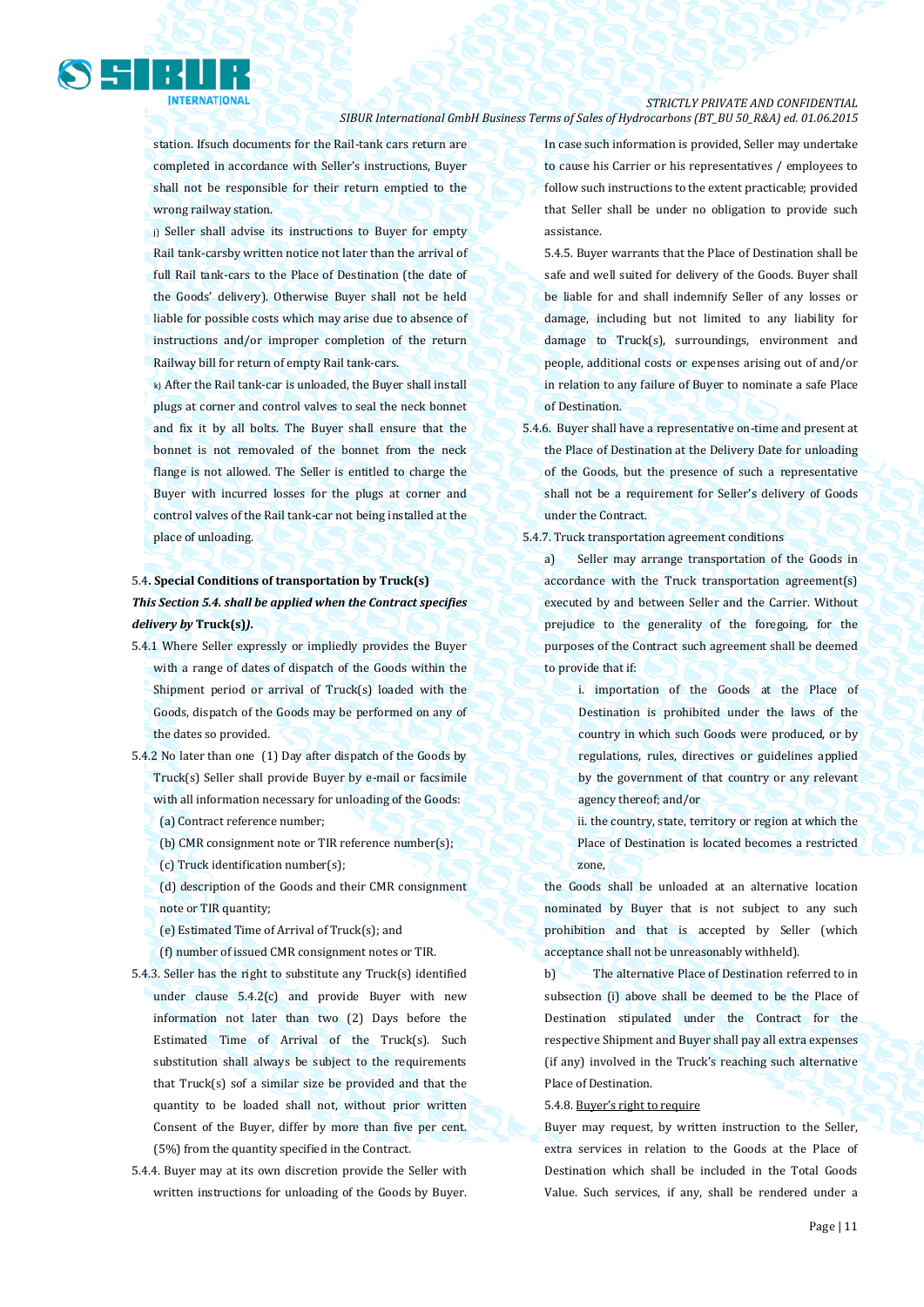

written agreement entered into no later than three (3) Days before the Estimated Time of Arrival of the Truck(s). Where Buyer requests such services, Buyer shall indemnify Seller and hold it harmless against any liability, loss, damage, delay or expenses that Seller may sustain by reason of complying with Buyer's request. Buyer's indemnification of Seller shall be no less than the liability of Seller to the Truck owner in connection with Buyer's request.

# **PARAGRAPH VI SHIPMENT PERIOD**

- 6.1. The Shipment Date shall be specified in the Transport Document..
- 6.2. (i) If the Parties agree that the Shipment period shall be any month of a year without indication of the dates, and

(ii) if within ten (10) Days prior to the last Day of such month the dates of dispatch are not agreed by the Parties,

Seller shall be entitled not to deliver the respective Shipment and/or sell such Shipment to any Third party and shall not be liable to Buyer for such non-delivery or for any losses and expenses incurred by Buyer. If Seller decides to sell the respective Shipment to any Third party Buyer shall reimburse to Seller all expenses arising out and/or in connection with such sales.

#### 6.3. **Transportation information**

- a) If the Goods' transportation is arranged by Seller, Buyer shall submit to Seller the Transportation information required for the transportation and delivery of the Goods via facsimile, or by other means agreed upon by the Parties at least five (5) Business Days before the first Day of laytime of each Shipment.
- b) The Transportation information shall include:
	- all instructions regarding customary documentation which may be required at the Place of Destination;
	- the identity of the Terminal(s) at the Place of Destination, with instructions to enable the Carrier to prepare and submit necessary information to the customs or border authorities; and
	- any other documents requested by Seller.
- c) Should Buyer fail to timely submit the Transportation information, Seller may at its sole discretion elect to extend the time for delivery of the Goods which, if so extended, will not constitute a waiver of the Buyer's breach of the Contract.
- d) Seller shall send to Buyer the details of the dispatched Shipment via e-mail, facsimile or by other means agreed upon by the Parties within five (5) Business Days after dispatch of the Goods.
- e) Any delays in loading the Goods at the Place of Shipment (including where Seller is entitled to delay delivery of the Goods) or in unloading the Goods at the Place of Destination caused by Buyer's failure to provide any necessary Transportation information, or as a result of omissions or inaccuracies in the Transportation information provided, will be for the Buyer's account. Buyer shall indemnify Seller for all costs, losses and damages, including, but not limited to, demurrage and/or detention incurred by Seller as a result thereof.

# **PARAGRAPH VII LAYTIME**

- 7.1. The time allowed to Buyer for the loading or unloading of the Goods deliverable under the Contract shall be as set out in the Contract.
- 7.2. Sundays and Holidays shall be included, unless unloading on the Sunday or Holiday in question is prohibited by Law or regulation or custom at the unloading Terminal and/or unloading railway zone.

7.3. **LAYTIME - delivery by railway (RTC/Railway wagon(s))**

*This Section 7.3 shall apply to Contract specifying delivery by railway (RTC/Railway wagon(s)).*

- a) If the amount of permitted laytime is not set out in the Contract, laytime shall be twenty four (24) hours, unless otherwise expressly mutually agreed by the Parties in writing.
- b) Laytime shall commence one (1) Day after the relevant train has arrived at the Place of Destination, unless otherwise expressly mutually agreed by the Parties in writing. For the purpose of calculating of the unloading time, unloading shall be deemed to have been completed upon removal of last item of the Goods from the last RTC/Railway wagon(s).
- c) The train will be deemed to have arrived according to the schedule (the exact time of arrival, when required, can be evidenced from the records of the relevant railway station). If the train has not released the railway track within the laytime period or promptly thereafter through no fault of the Seller (e.g. if the Buyer is to unload the Goods and has failed to unload them when due) and this resulted in additional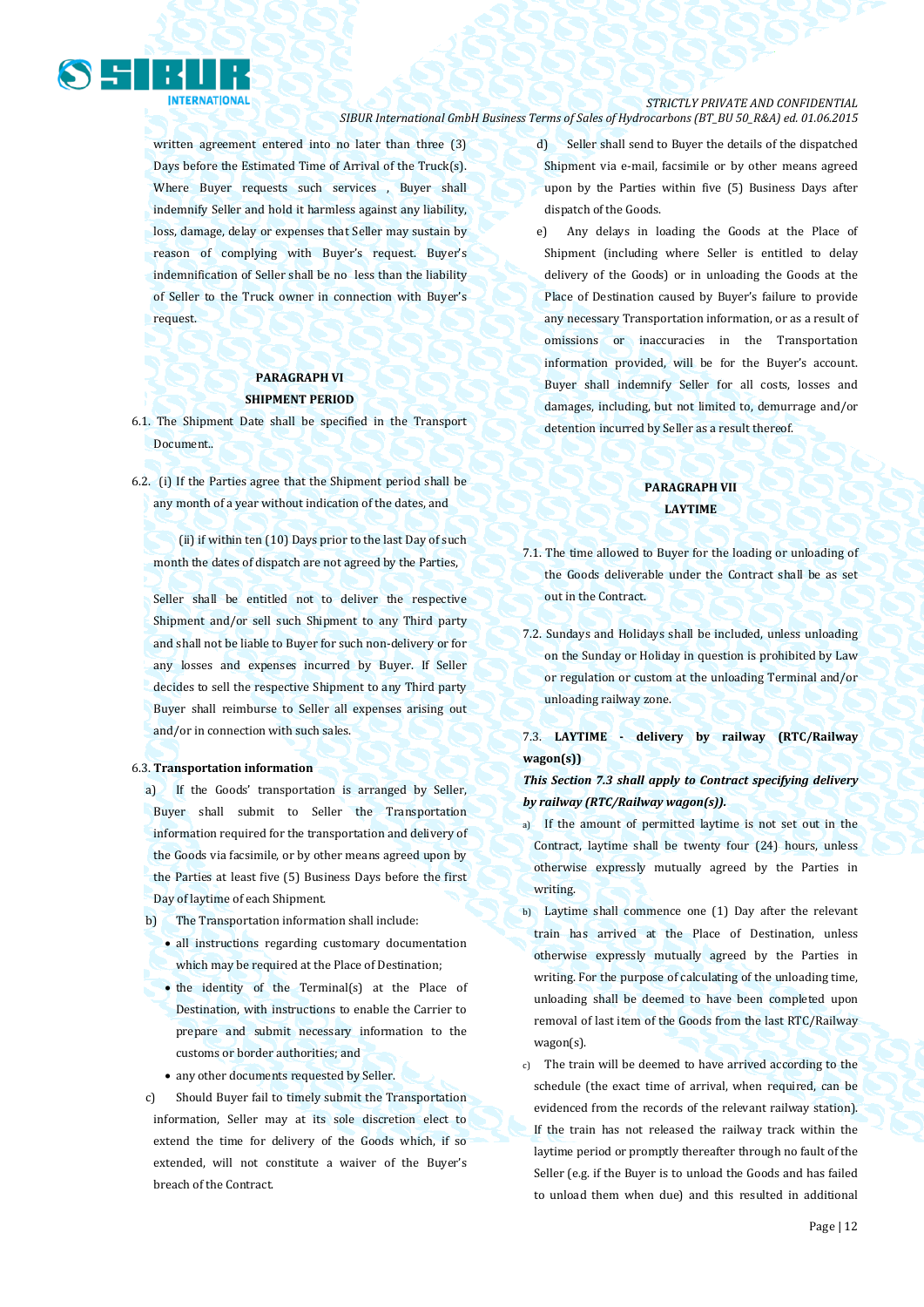

# *STRICTLY PRIVATE AND CONFIDENTIAL*

*SIBUR International GmbH Business Terms of Sales of Hydrocarbons (BT\_BU 50\_R&A) ed. 01.06.2015*

costs, expenses or losses of the Seller, then the Buyer shall reimburse to the Seller all such costs, expenses and/or losses within 5 (five) Business Days after the relevant demand of the Seller

# 7.4 **LAYTIME – delivery by road (Truck(s))** *This Section 6.4. shall be applied when the Contract specifies delivery by road (Auto Truck(s)).*

- a) If the amount of laytime permitted is not set out in the Contract, laytime shall be six (6) hours, unless otherwise expressly mutually agreed by the Parties in writing.
- b) Laytime shall commence three (3) hours after the relevant Auto Truck(s) has arrived to the Place of Destination, unless otherwise expressly mutually agreed by the Parties in writing. For the purpose of calculating of the unloading time, unloading shall be deemed to have been completed upon removal of last item of the Goods from the last Truck(s).
- c) The Truck will be deemed to have arrived as of the time when the Carrier gives notice of such. Buyer may not refuse to certify receipt of such notice and the time of arrival shall be determined according to the Carrier's records. Buyer shall pay in full any expenses and costs of Carrier and/or Seller related to Buyer's refusal to certify any such notice.

# **PARAGRAPH VIII DEMURRAGE**

- 8.1. If the Goods are not loaded or unloaded (whichever is applicable) by the Party required to load or unload the Goods (whichever is applicable) within the time allowed in accordance with the laytime provisions hereof and/or the Contract, such Party shall pay to the other Party demurrage in respect of the excess time at the rate set out in the Contract.
- 8.2. Unless the Contract provides otherwise , no Force Majeure Event shall affect the running of laytime or vary or excuse the obligation to pay demurrage. The Party required to load or unload (as the case may be) the Goods shall indemnify the other Party for all demurrage costs resulting from delay in loading or unloading of the Goods by the Party required to load or unload the Goods.
- 8.3. Where no demurrage rate has been provided in the Contract, the demurrage rate for delivery by railway (RTC/Railway wagon(s)) shall be fifty two (52) EUR per each RTC/Railway wagon(s)) (as may be amended from time to time) or for delivery by railway (RTC/Railway wagon(s)) and road ( $Truck(s)$ ) as set out in the relevant agreement

with the Carrier or, if the agreement does not specify a demurrage rate, as per the market rate for the applicable means of Transport on the date of the completion of loading/unloading as shall be assessed by a mutually agreed independent broker. In the event that the Parties do not agree on a mutually acceptable broker, then each Party will appoint an independent broker and the two so appointed will appoint a third. The assessment that is the furthest away from the median will be discounted and the applicable demurrage rate will be the average of the two remaining assessments.

- 8.4. Unless the Contract provides otherwise, demurrage claims must be addressed to the other Party within nine (9) months after the Delivery Date); however, it shall not be considered as time-barred by this Clause. The Parties consider this period reasonable as they agree that customarily carriers make demurrage claimswithin approximately six (6) months after the Delivery Date.
- 8.5. Demurrage claims shall be considered within thirty (30) Days after their receipt by a relevant Party and shall be paid by the relevant Party not later than fourteen (14) Days after receipt of the other Party's invoice. If no substantiated comments have been given within the specified thirty (30) Days period, the claim shall be deemed accepted.

# **PARAGRAPH IX**

# **PRICE**

9.1. The Price for the Goods shall be determined in the **Contract.** 

#### **PARAGRAPH X**

### **PAYMENT TERMS**

*Unless otherwise specified in this Business Terms general payment terms shall be in accordance with Part III ("GENERAL PAYMENT TERMS") of the General Conditions*

**Section 10.1. Prepayment (advance payment)** *This Section 10.1 applies to Contracts specifying Prepayment , unless the Contract provides otherwise*

10.1.1. Buyer shall pay for the Goods as follows:

i. The Buyer shall pay one hundred per cent (100%) of the amounts specified in Seller's proforma invoice in advance of delivery within five (5) Business Days after the date of the invoice but no later than three (3) Business Days prior to the Goods' dispatch by the Manufacturer as indicated in the invoice.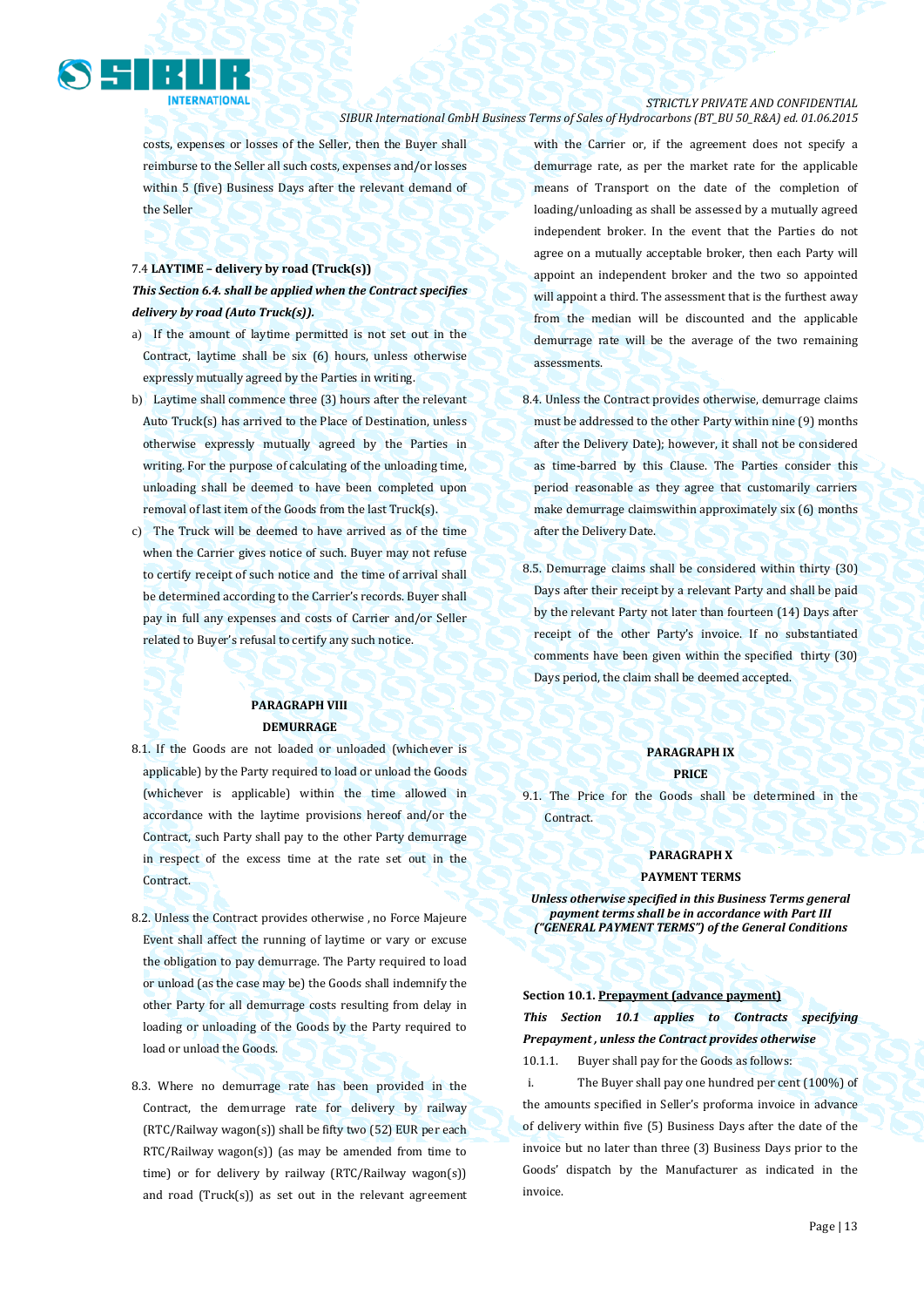

ii. Buyer shall payt by wire transfer and without deduction or setoff into Seller's bank account and Buyer shall indicate the number and the date of the Contract/Amendment and proforma invoice number in the payment reference .

iii. If the amount paid by Buyer as Prepayment for the Goods is less than the amount due to be paid for the Actual Contract Quantity or the Actual Monthly Quantity (as the case may be) Buyer shall pay the outstanding balance within five (5) Days of Seller's invoice for the balance.

iv. If the amount paid by Buyer as Prepayment for the Goods exceeds the amount due to be paid for the Actual Contract Quantity or the Actual Monthly Quantity (as the case may be) the Parties shall mutually agree whether (i) the difference will be applied to future Shipments, if applicable or (ii) the Seller shall return such difference between the amounts within five (5) Business Days of the signing of the Verification Act by the Parties.

### **Section 10.2. Post payment**

### *This Section 10.2 applies to Contracts specifying Post payment*

10.2.1 Buyer shall pay one hundred per cent (100%) of the amounts specified in Seller's invoice not later than the date specified in the Contract.

10.2.2 Partial payments shall be allowed, subject to subsection10.2.1 above.

#### **Section 10.3. Letter of Credit**

# *This Section 10.3 applies to Contracts specifying Letter of Credit*

10.3.1Issuance of the Letter of Credit. Buyer shall procure issuance of the Letter of Credit within five (5) Business Days from the Longstop date in accordance with these Business Terms and the Contract.

10.3.2Validity period of the Letter of Credit. The validity period for the Letter of Credit shall cover the payment period in the Contract plus thirty (30) Days, provided, however, that the total minimum validity period shall be no less than ninety (90) Days. Buyer shall procure that the validity period of the Letter of Credit shall be extended if a Force Majeure Event extends the payment period under the Contract.

10.3.3Documents

Buyer shall procure that:

(a) the only documents required to be presented by Seller to collect under the Letter of Credit shall be the following:

i. Seller's invoice (fax or email copy); and

ii. Transport Document;

(b) documents prepared in Russian are acceptable; and

(c) minor mistakes and misprints in the documents are acceptable.

### 10,3.4Letter of Credit Conditions

The payment for the Goods shall be effected by Buyer as follows:

i. Buyer shall procure issuance in favour of Seller an irrevocable and divisible Letter of Credit payable at sight in strict accordance with the terms and from a bank and in a form confirmed in writing by Seller but in any case prior to the dispatch of Goods;

ii. Buyer shall provide Seller with the draft of such irrevocable Letter of Credit for Seller's preliminary written approval;

iii. expenses in connection with the opening, amendment and utilisation of the Letter of Credit shall be paid by Buyer; and iv. The Letter of Credit shall be issued in the amount of one hundred and ten per cent (110%) of the Price multiplied by the

Shipment quantity of the Goods to be delivered.

# **Section 10.4. Security of the Buyer's Payment Obligations** *This Section 10.4 applies to Contracts specifying the Security of the Buyer's payment obligations*

#### 10.4.1 **Stand-by Letter of Credit**

a) Issuance of Stand-by-Letter of Credit. The Buyer shall procure the issuance of a Stand-by Letter of Credit within five (5) Business Days from the Longstop date in accordance with these Business Terms and the Contract.

b) Validity period. The validity period for the Stand-by Letter of Credit shall be ninety (90) Days.

c) Stand-by-Letter of Credit procedure. If Buyer fails to pay one hundred per cent (100%) of the amount specified in Seller's invoice within the time specified in the Contract the Seller may immediately look to the Stand-By Letter of Credit against the presentation by Seller to Seller's bank (as specified in Seller's invoice) of the following documents:

i. Seller's (Beneficiary) letter with the following statements (telex, fax or email acceptable):

• the Seller has delivered the Goods in conformity with the Contract and these Business Terms and the invoice has been sent to the Buyer; and

 payment of Seller's invoice for delivery of the Goods is properly due to the Seller, and such payment has not been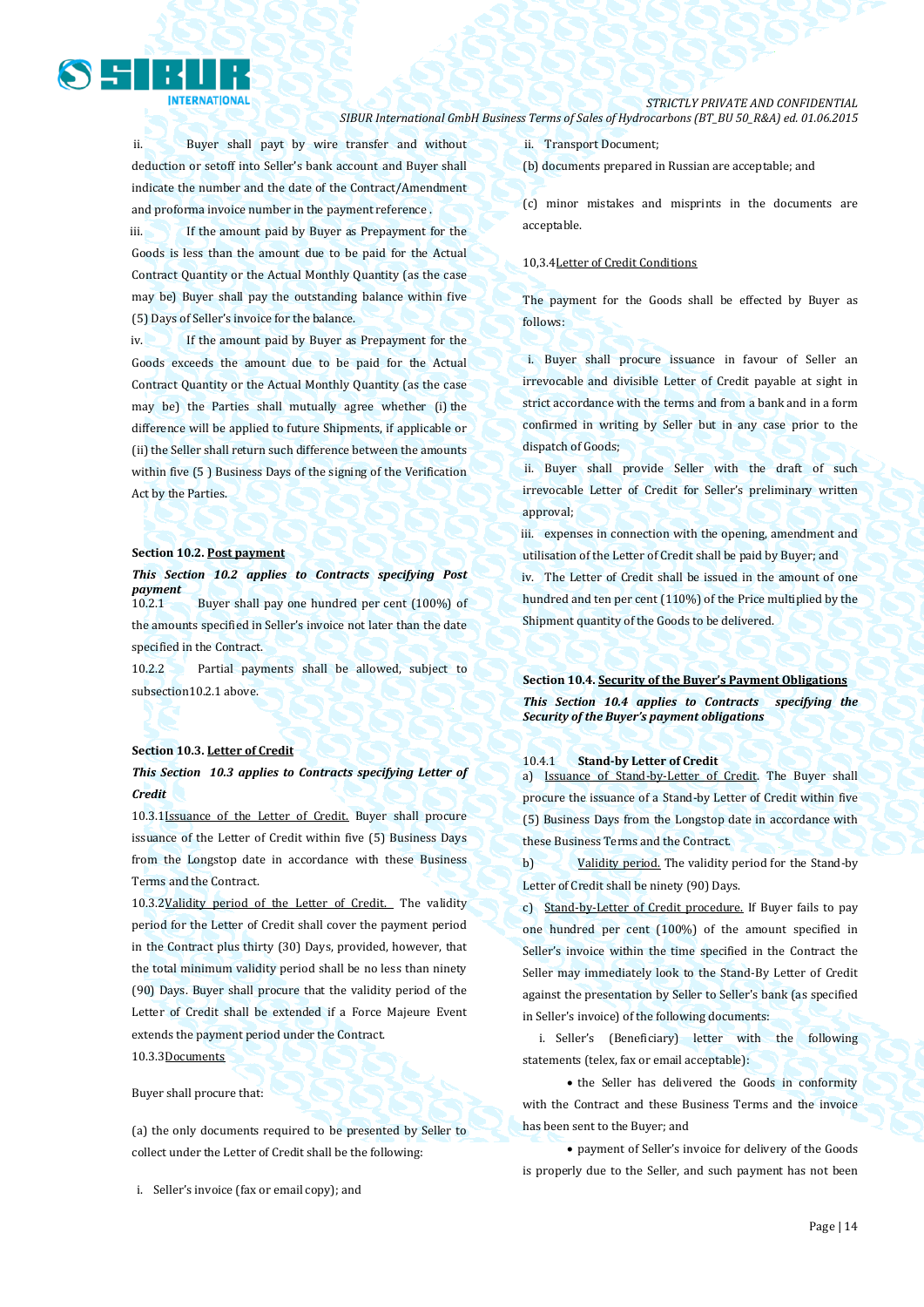

*STRICTLY PRIVATE AND CONFIDENTIAL*

*SIBUR International GmbH Business Terms of Sales of Hydrocarbons (BT\_BU 50\_R&A) ed. 01.06.2015*

made to the Seller by the Buyer within the terms of the Contract;

ii. copy of the Seller's invoice (telex, fax or email acceptable);

iii. Transport Document (telex, fax or email acceptable). d) Stand-by Letter of Credit Conditions. Buyer shall pay for the Goods as follows:

**i.** Buyer shall procure issuance in favour of the Seller an irrevocable Stand-By Letter of Credit payable in accordance with the terms and from a bank and in a form confirmed in writing by Seller but in any case prior to the Goods' dispatch.

**ii.** The Stand-By Letter of Credit shall be issued for the amount of one hundred and ten per cent (110 %) of the Planned Contract Quantity or the Planned Monthly Quantity (as the case may be) and shall be valid for a period specified in the Contract. Buyer shall procure the extension of the validity period of the Stand-by Letter of Credit to the extent that the payment period is extended by a Force Majeure Event.

**iii.** Buyer shall provide Seller with a draft of such Stand-By Letter of Credit for Seller's preliminary written approval.

**iv.** Expenses in connection with the opening, amendment and utilisation of the Stand-By Letter of Credit shall be paid by Buyer.

**v.** Any and all costs, loss or damage incurred by Seller as a result of Buyer's failure to comply with this Section shall be for Buyer's account and Seller shall indemnify Seller and hold it harmless against all such costs, loss and damage.

### 10.4.2 **Parent company guarantee**

Upon Seller's request, Buyer shall provide Seller with, and shall procure delivery to Seller of, Buyer's parent company guarantee securing the performance of all the Buyer's obligations under the Contract (including these Business Terms and the General Conditions) in the form at Annex 2 hereto. Such guarantee shall be provided within ten (10) Business Days after Seller's request and shall be in writing, in a form satisfactory to the Seller and issued for the term of the Contract plus six (6) months. If Buyer has no parent company satisfactory to Seller, the guarantee may be issued by an Affiliate(s) or other third party(ies) as agreed with Seller.

Seller is not obliged to deliver the Goods until the requested guarantee is duly furnished and Buyer shall reimburse to Seller upon demand any and all related costs in connection with such delay. If Buyer delays the provision of the guarantee for more than ten(10) Business Days, Seller is entitled to terminate the Contract by written notice to Buyer.

#### 10.4.3 **Bank guarantee**

The Buyer shall provide Seller with an irrevocable and unconditional bank guarantee issued in favour of Seller and securing the performance of all of Buyer's obligations under the Contract. The bank guarantee shall be provided within ten (10) Business Days after the date of signing of the Contract and shall be issued for an amount and by a bank previously confirmed in writing by Seller but in any case prior to the Goods' dispatch. The bank guarantee shall be issued for the term of the Contract plus thirty (30) calendar days and shall be transferred by SWIFT or other interbank communications system via the bank of the Seller. Buyer shall procure issuance of and any amendment to the bank guarantee at its own expense.

Seller is not obliged to supply the Goods until the requested bank guarantee is duly furnished and the Buyer shall pay to Seller any and all related costs in connection with such delay. If the Buyer delays the provision of the bank guarantee for more than ten (10) Business Days, Seller may elect, at its own discretion, either to (di) change the payment terms of the Goods to Prepayment (Section 10.1. hereof), or (ii) suspend the performance of the Contract, or (iii) unilaterally terminate the Contract. Such suspension and/or termination shall not entitle the Buyer to claim for liquidated damages.

#### 10.4.4 **Reinstatement of Guarantee**

If any guarantee, including but not limited to bank guarantee, of a parent company or of any other third party(ies) specified in the subsection 10.4.3. hereof and/or the Letter of Credit, and/or the Stand-by Letter of Credit, which were provided by the Buyer to the Seller in accordance herewith, ("Guarantees") ceases or threatens to cease to be effective and/or valid due to Sanctions, bankruptcy, insolvency, reorganization, liquidation, revocation of a licence or similar proceedings in respect of bank, parent company or any other third party(ies) specified in the subsection 10.4.2. hereof, and/or for any other reason, not related to the Seller, prior to the term herein stipulated, the Buyer shall procure the reissuance ofsuch Guarantee in compliance herewith, promptly but not later than ten (10) Days from the occurrence of any event indicated in this Section. Where Buyer fails to procure reinstatement of any Guarantee within the specified term, Seller is entitled upon written notice to Buyer to suspend performance of all and any obligations hereunder until the new Guarantee is provided, and/or cancel and/or resell or otherwise dispose of the Goods to any third party. Seller shall be not liable for such suspense of the obligation's(s') performance, and/or cancellation, and/or resale and any other disposal of the Goods. Buyer may not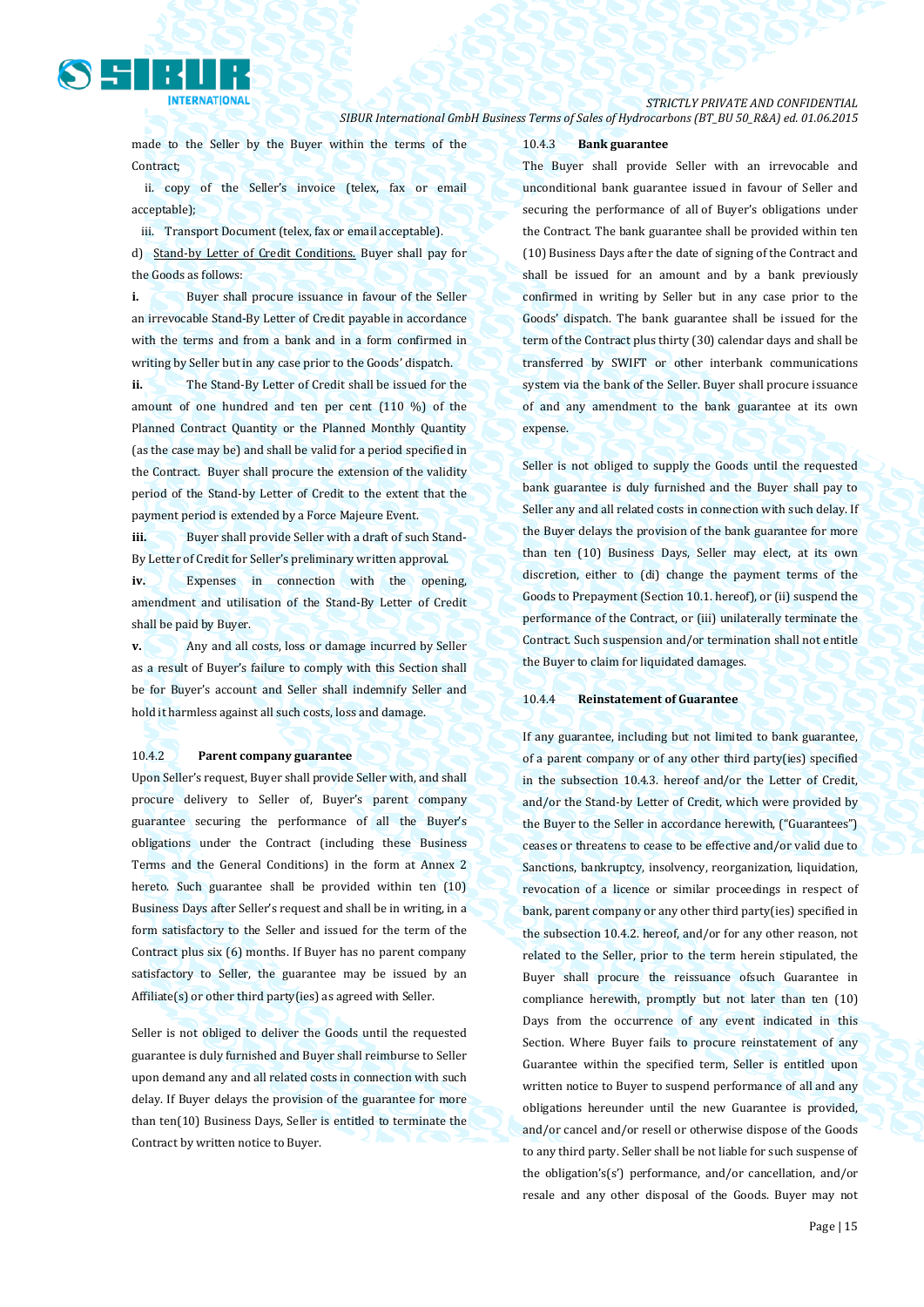

make any claims in connection with such acts of the Seller notwithstanding anything to the contrary herein and in the applicable Law.

In any case the Buyer shall reimburse to the Seller within seven (7) days from receipt of a written demand all and any costs, charges, expenses and losses, including related to storage, transport, resale and disposal of the Goods, demurrage incurred by the Seller in connection with non-performance or improper performance of obligation for the Guarantee's/Guarantees' reissue by the Buyer.

# **PARAGRAPH XI RESPONSIBILITIES OF THE PARTIES**

#### 11.1. **Delivery liquidated damages**

a. For each full Week of delay in Seller's delivery ofs the Goods commencing thirty (30) Days after the latest date within the Shipment period as specified in the Contract, the Buyer shall be entitled to demand liquidated damages from the Seller for such delivery delay in the amount equal to 0.1% (one tenth of one per cent) of the Price for the late delivered Goods per Day, up to a maximum of 10% (ten per cent) of the Price for the late delivered Goods.

b. The Parties acknowledge and agree that in no event shall the Seller be considered to be in breach under the Contract due to any late delivery and the Buyer shall not be entitled to liquidated damages until the Seller is at least more than 30 (thirty) Days late under the terms and conditions specified in the Contract. The Seller shall not be liable to the Buyer in liquidated damages for delay caused by a Force Majeure Event, failure or default on the part of the Buyer, or where the Seller is entitled to delay delivery pursuant to the terms of the Contract.

c. The Parties acknowledge and agree that in no event shall the Seller be considered to be in breach under the Contract due to any late delivery or non-delivery of the Goods and the Buyer shall not be entitled to claim any losses, or liquidated damages, or any other claims in case of the planned Manufacture production capacity repair; provided that the Seller shall notify the Buyer of such repair not later than one week prior to the month when the repair is planned. The Parties acknowledge and agree that Seller's notification of the repair is enough and sufficient evidence and confirmation of the planned repair.

d. THE LIQUIDATED DAMAGES SET FORTH HEREUNDER TOGETHER WITH THE RIGHT OF TERMINATION SET OUT IN SECTION 12.3. HEREOF SHALL BE THE BUYER'S SOLE AND EXCLUSIVE REMEDIES FOR ANY LATE DELIVERY OF ANY GOODS OR PART THEREOF AND THE SELLER SHALL HAVE NO FURTHER LIABILITY WHATSOEVER, WHETHER IN CONTRACT, TORT (INCLUDING NEGLIGENCE OR STRICT LIABILITY).

11.2. **Interest for late payment.** In case the Buyer fails to comply with the terms of the payment set out in the Contract the Buyer shall pay to the Seller interest at the lesser of (i) one month LIBOR plus 4% (four per cent) per annum of the outstanding amount or (ii) the maximum allowed by applicable Law.

11.3. **Suspension.** If the conditions or terms of payment are breached by the Buyer the Seller may, at the Seller's option, either suspend delivery of the Goods to the Buyer or unilaterally terminate the Contract. Such suspension shall not constitute a delay for the purposes of liquidated damages.

11.4. **Late acceptance.** In the event that the Buyer fails or refuses to accept delivery of the Goods or any part thereof pending laytime (i.e. have not commenced the accepting and unloading/loading of the Goods as the case may be; or furnished the Seller with explanation of delay and further instructions as regards the Goods satisfactory for the Seller); provided that such Goods have been delivered in accordance with the terms of the Contract, without prejudice to the Seller's other rights under the Contract or the applicable Law, the Seller is entitled to pass the Goods to a proximate logistic company or keeper at the Buyer's risk and expense of which the Buyer shall be notified within reasonable time. The Seller is entitled to exercise its right hereunder irrespective of whether the title to the Goods has passed to the Buyer under the Contract or not. The quantities of the Goods passed confirmed by such a logistic company or keeper shall be deemed as due confirmation of the quantities of the Goods delivered by the Seller; the term for quality claims for the Goods specified in Section 2.8. hereof shall commence as of the expiration of the laytime. The Seller shall be entitled to claim without limitation all and any transport and/or insurance cancellation costs, storage costs, additional transport costs, customs duties, demurrage and other similar or related costs and all expenses arising out of or in connection with such late acceptance from the Buyer till the moment when the Goods are taken by the Buyer.

11.5. **The Seller's disposal rights.** In the event that the Buyer (or the Buyer's authorized representative, or the Buyer's Carrier, etc.) fails or refuses to accept delivery of the Goods or any part thereof within 5 (five) Days of the due date mutually agreed by the Parties, entirely without prejudice to the Seller's other rights under the Contract or the applicable Law, the Seller shall at its sole discretion be entitled to sell the quantity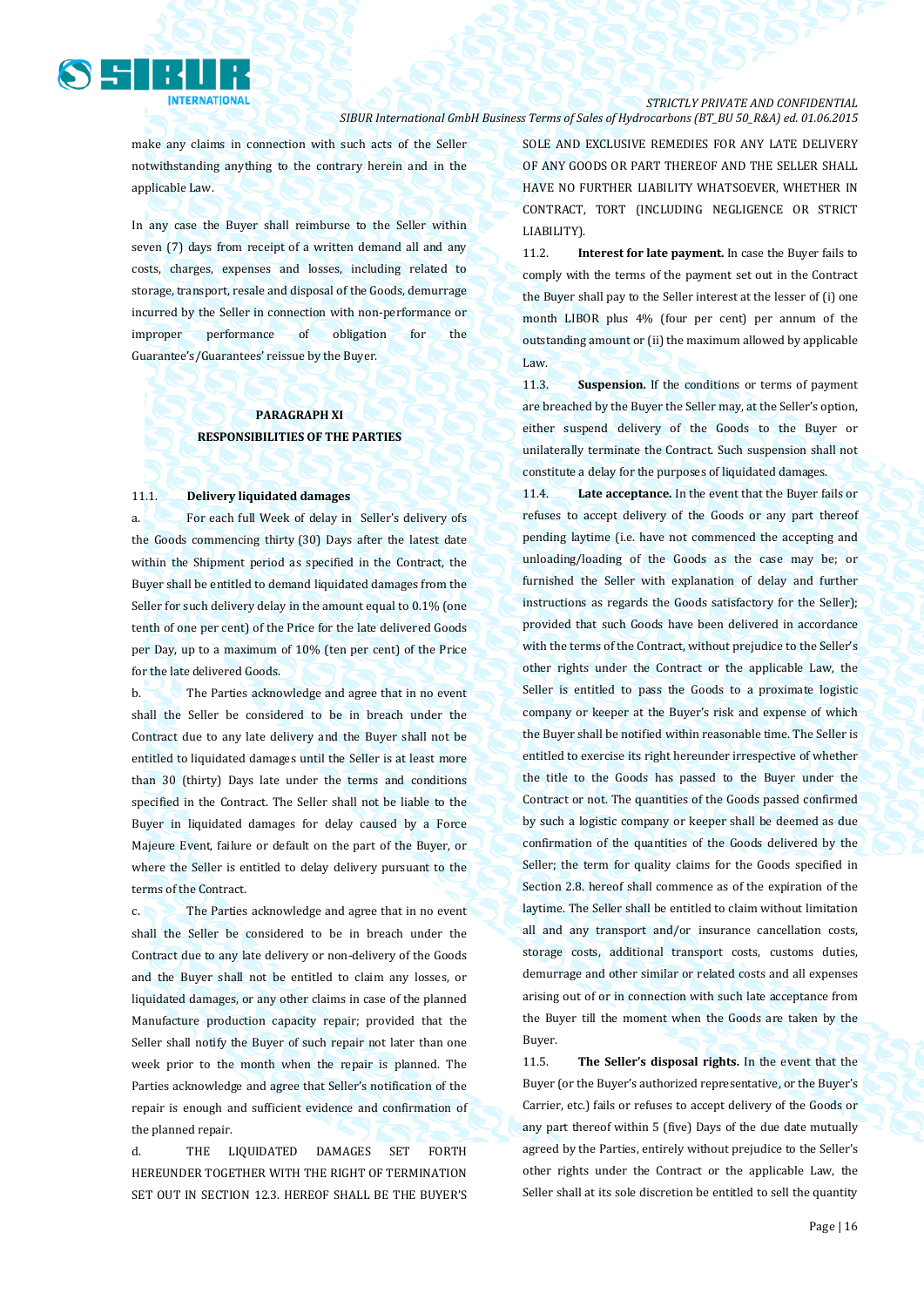

of the Goods which were not taken by the Buyer. The Seller is entitled to exercise its right hereunder irrespective of whether the title to the Goods has passed to the Buyer under the Contract or not. The Seller is also entitled either (i) to demand the Buyer to reimburse all Seller's costs of sale including, without limitation, storage costs, additional transport costs, customs duties, and other similar or related reasonable costs and expenses together with any difference in the price obtained for the Goods when compared to the Price of the Goods set out in the Contract; or (ii) to deduct the amount of the received advance payment (applicable to the prepayment) for the damages incurred by the Seller as a result of such refusal; after calculating the damages the remaining part of the advance payment shall be either returned to the Buyer or offset against further Shipments.

### 11.6. **Limitation of liabilities**

a. UNDER NO CIRCUMSTANCES SHALL EITHER PARTY BE LIABLE WHETHER IN THE CONTRACT, IN TORT (INCLUDING GROSS NEGLIGENCE), UNDER ANY WARRANTY OR OTHERWISE, FOR ANY INDIRECT, SPECIAL, INCIDENTAL OR CONSEQUENTIAL DAMAGES OR FOR EXEMPLARY OR PUNITIVE LOSSES OR DAMAGES, OR ANY LOSS OF PROFITS (SAVE IN RELATION TO SELLER'S LOSS OF PROFIT ARISING FROM THE BUYER'S FAILURE OR REFUSAL TO TAKE OR ACCEPT DELIVERY OF THE GOODS OR ANY PART THEREOF CONTRARY TO THE TERMS OF THE CONTRACT) OR REVENUES, OR ANY COST OF LABOR, RESULTING FROM OR ARISING OUT OF OR IN CONNECTION WITH THE GOODS OR SELLER'S PERFORMANCE UNDER, OR BREACH OF, THE CONTRACT, EVEN IF THE PARTIES HAVE BEEN ADVISED OF THE POSSIBILITY OF SUCH DAMAGES. EACH PARTY SHALL UNDERTAKE ITS BEST EFFORTS TO MITIGATE ITS LOSSES.

b. FOR THE AVOIDANCE OF DOUBT, EITHER PARTY MAY SEEK TO RECOVER FROM THE DEFAULTING PARTY ANY ACTUAL DIRECT DAMAGES INCURRED AS A RESULT OF THE DEFAULTING PARTY'S BREACH OF CONTRACT (INCLUDING, BUT NOT LIMITED TO, REASONABLE ATTORNEYS' FEES AND COSTS); PROVIDED, HOWEVER, THAT NOTWITHSTANDING ANYTHING CONTAINED HEREIN, TO THE FULL EXTENT PERMITTED BY APPLICABLE LAW, IN NO EVENT SHALL THE SELLER'S LIABILITY IN CONNECTION WITH THE GOODS OR THE CONTRACT EXCEED THE TOTAL GOODS VALUE (INCLUDING, BUT NOT LIMITED TO TRANSPORTATION COSTS, STORAGE COSTS, ETC.) PAID TO THE SELLER BY THE BUYER FOR THE GOODS.

c. UNDER NO CIRCUMSTANCES SHALL THE SELLER BE LIABLE FOR THE BUYER'S LOSS OF PROFIT, NON RECEIPT OF REVENUE, BUSINESS INTERRUPTIONS, THE SUSPENSION

OF COMMERCIAL ACTIVITIES, OR FOR ANY INDIRECT LOSS IRRESPECTIVE OF ITS CHARACTER AND REASON.

d. BOTH PARTIES ACKNOWLEDGE AND AGREE THAT THE EXCLUSIVE REMEDIES AND LIMITATIONS OF LIABILITIES SET FORTH HEREIN WERE BARGAINED FOR ON AN EQUAL FOOTING AND ARE CONDITIONS OF THE **CONTRACT** 

e. NOTHING IN THE CONTRACT SHALL LIMIT OR EXCLUDE THE LIABILITY OF EITHER PARTY FOR DEATH OR PERSONAL INJURY RESULTING FROM ITS NEGLIGENCE OR FOR FRAUDULENT MISREPRESENTATION.

f. Adverse Weather. The Parties shall not be liable for delay caused by adverse weather. Notwithstanding the customary rules at the Place of Destination the Parties agree to evenly split losses caused by the adverse weather conditions and beyond the insurance coverage or other compensation from third parties.

# **PARAGRAPH XII DURATION**

12.1. The Contract shall come into effect on the Effective Date and, subject to observance of Sections 12.2-.12.3. hereof shall continue in force until all obligations have been fulfilled (unless earlier terminated hereunder or the Parties agreed otherwise in writing) and in the part of payments – until such time that same are made in full.

12.2. **Buyer's default** 

a) The Seller may, at its sole discretion and in addition to any other legal remedies it may have, upon giving written notice to the Buyer suspend all deliveries under the Contract and/or unilaterally terminate the Contract where:

i. the Buyer is in breach of any condition of the Contract;

ii. delivery or unloading of the Goods is delayed due to any cause(s) attributable to the Buyer and such delay is not excused by any other provision of the Contract;

iii. loading or unloading of the Goods is delayed by more than 10 (ten) hours after the NOR has been tendered due to reasons attributable to the Buyer;

iv. the Buyer or its parent company commences, or becomes the subject of, any bankruptcy, insolvency, reorganization, administration, liquidation or similar proceeding or is in the Seller's reasonable opinion expected to be unable or unwilling to pay its debts as the same become due;

v. the Buyer or its parent company ceases or threatens to cease to function as a going concern or conduct its operations in the normal course of business;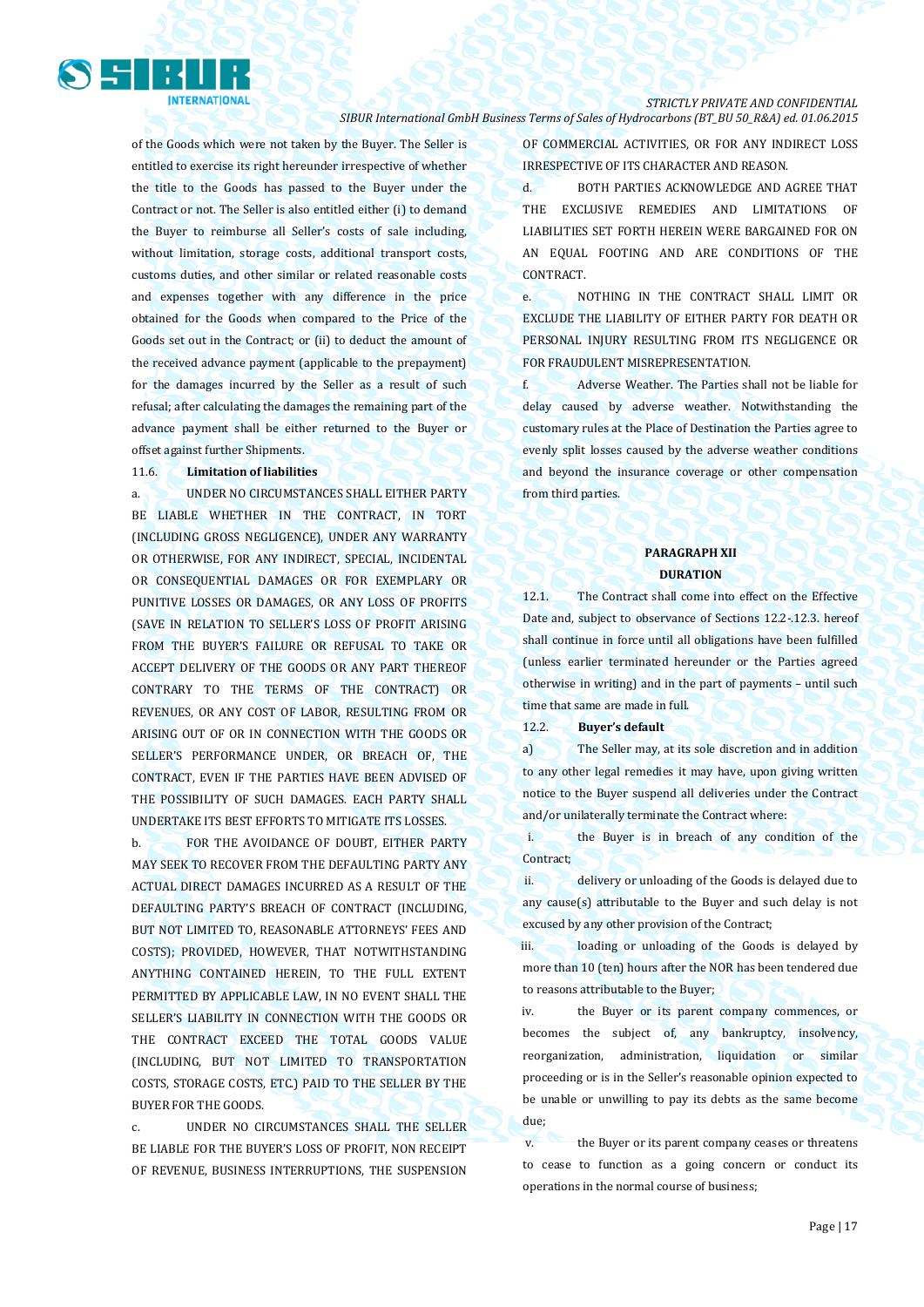

vi. a creditor attaches or takes possession of all or a substantial part of the assets of the Buyer or its parent company; or

vii. if applicable, the Buyer delays the provision of the parent company guarantee or other security of its obligations as provided in the Contract for more than 10 (ten) Business Days.

b) Where the Seller suspends delivery of the Goods due to any of the events referred to under the Section 12.2. a) hereof, the Seller may, so long as such event is continuing, at any time unilaterally terminate the entire Contract.

c) Where, pursuant to the provisions of Section 12.2. hereof, the Seller, under the Contract providing for multiple Shipments, temporarily suspends the delivery of the Shipment and then decides to resume delivery of the Shipments under the Contract, the Seller may cancel the suspended delivery of Shipment and shall be under no obligation to make up for any quantity of the Goods that would have been delivered to the Buyer but for such suspension.

d) Where the Contract provides for multiple Shipments then the rights given to the Seller in the Section 12.2. hereof, apply to all such Shipments where the Seller is allowed to terminate in respect of one Shipment, then it is entitled to terminate all the remaining Shipments.

e) Any termination of the Contract by the Seller shall be without prejudice to the rights and obligations of each Party as accrued on the date of termination.

12.3. **Seller's default**

a) The Buyer may at its sole discretion, and in addition to any other legal remedies it may have, upon giving notice to the Seller terminate the Contract, where the Seller, for any reason whatsoever, is in a material breach of any conditions of the Contract.

b) In relation to multiple Shipments under the Contract, the Buyer's right to terminate under this Section 12.3. hereof or otherwise, only applies to the Shipment in respect of which the Seller is in breach and not to future Shipments.

c) Any termination of the Contract by the Buyer shall be without prejudice to the rights and obligations of each Party as accrued at the date of termination.

12.4. In the event of termination of the Contract by either Party pursuant to the provisions of Section 12.2. or Section 12.3. hereof then, save where the Buyer has terminated only part of a multiple Shipments under the Contract, and in addition to any direct losses arising from the default or breach, the Party so terminating shall be entitled to claim damages from the Party in default as if the Party in default had failed to deliver or failed to accept, as the case may be, such quantity of the Goods as remained to be delivered under the Contract at the date of termination.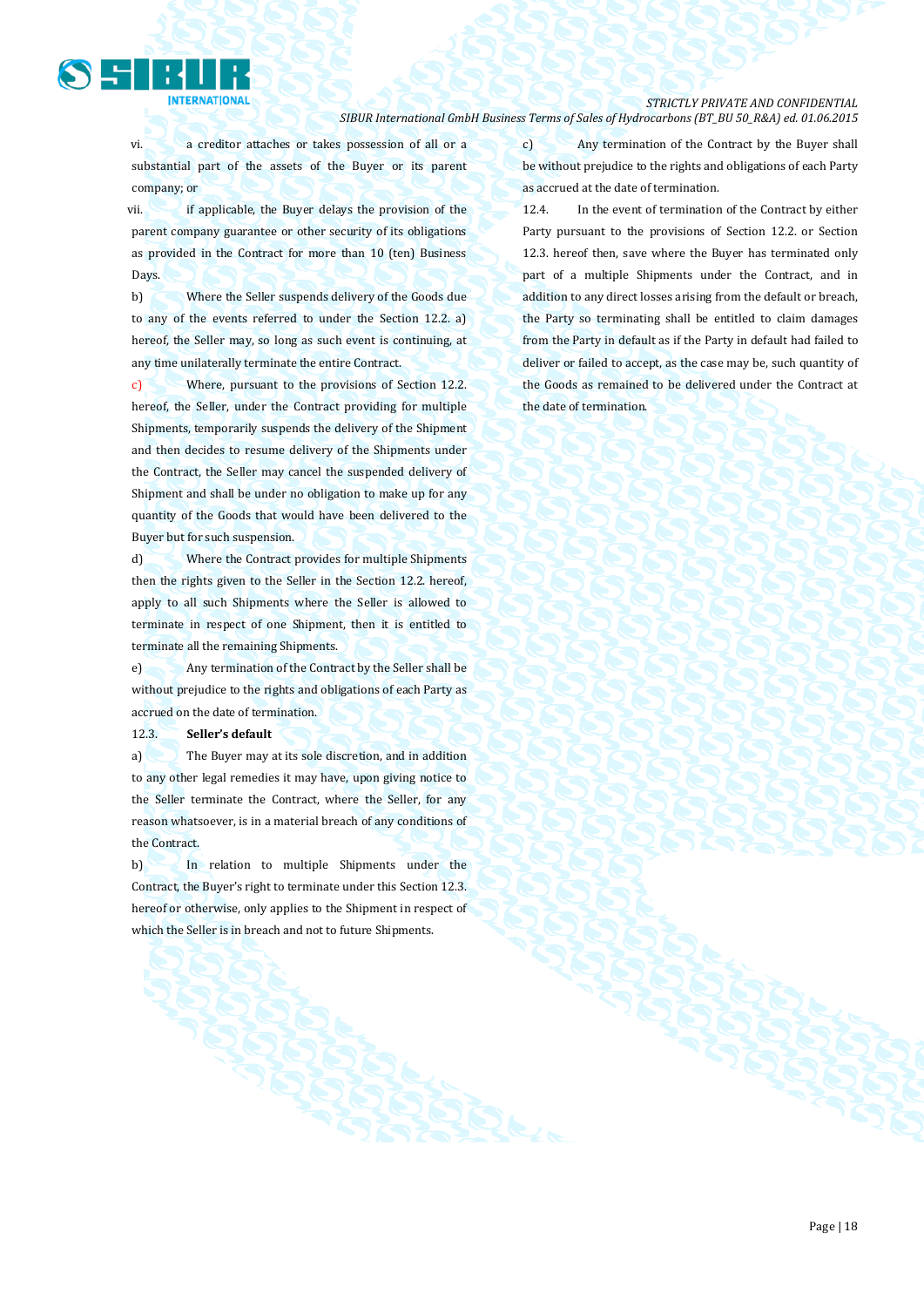

# *ANNEX 1*

# *CONTRACT (TEMPLATE)*

| <b>The Buyer</b>                                                                                                 | <b>The Seller</b>                                                                                                |
|------------------------------------------------------------------------------------------------------------------|------------------------------------------------------------------------------------------------------------------|
| [insert the name of the company], a company organized and<br>existing under the law of [insert the country name] | [insert the name of the company], a company organized and<br>existing under the law of [insert the country name] |
| with its registered legal address at finsert the address                                                         | with its registered legal address at finsert the address                                                         |
| represented by [insert the authorized person of the company]                                                     | represented by [insert the authorized person of the company]                                                     |
| acting on the basis of [insert]                                                                                  | acting on the basis of [insert]                                                                                  |
| Attn. to:                                                                                                        | Attn. to:                                                                                                        |
| Tel.                                                                                                             | Tel.                                                                                                             |
| FAX:                                                                                                             | FAX:                                                                                                             |
| E-MAIL:                                                                                                          | $E-MAIL:$                                                                                                        |

# **CONTRACT № [insert the number]**

### **Documeny Date [insert document date]: Place: [insert the place]**

| This Contract shall become effective from [Insert date when this Contract should take effect from] (the "Effective Date"), provided always<br>that no part of this agreement shall come into existence unless the Seller receives a copy of the counterpart of this Contract executed by<br>the Buyer within [insert] Business Days after the Document Date specified hereinabove (the "Longstop Date"). |                    |                       |                                        |                                               |                               |                      |                              |  |
|----------------------------------------------------------------------------------------------------------------------------------------------------------------------------------------------------------------------------------------------------------------------------------------------------------------------------------------------------------------------------------------------------------|--------------------|-----------------------|----------------------------------------|-----------------------------------------------|-------------------------------|----------------------|------------------------------|--|
| I. GOODS                                                                                                                                                                                                                                                                                                                                                                                                 | <b>II. QUALITY</b> | Ш.<br><b>OUANTITY</b> | IV.<br><b>DELIVERY</b><br><b>BASIS</b> | <b>V.TRANSPOR</b><br><b>TATION</b>            | VI. SHIPMENT<br><b>PERIOD</b> | <b>VII. LAYTIME</b>  |                              |  |
|                                                                                                                                                                                                                                                                                                                                                                                                          |                    |                       |                                        |                                               |                               |                      |                              |  |
| VIII.<br><b>DEMURRAGE</b>                                                                                                                                                                                                                                                                                                                                                                                | IX. PRICE          | X. PAYMENT TERMS      |                                        | XI. RESPONSIBILITIES OF THE<br><b>PARTIES</b> |                               | <b>XII. DURATION</b> | XIII.<br><b>COUNTERPARTS</b> |  |
|                                                                                                                                                                                                                                                                                                                                                                                                          |                    |                       |                                        |                                               |                               |                      |                              |  |

# BUSINESS TERMS

- 1. This Contract is intended to be accompanied and supplemented by Business Terms [insert the number/name of the Business Terms] of SIBUR International GmbH ("Business Terms") which shall be accessed via the following link [www.sibur](http://www.sibur-int.com/)[int.com.](http://www.sibur-int.com/)
- 2. It is expressly agreed and acknowledged by the Buyer that the Business Terms are the integral part hereof and considered incorporated into this Contract.
- 3. THE BUYER HEREBY EXPRESSLY ACKNOWLEDGES AND CONFIRMS THAT THE BUSINESS TERMS WERE READ VERY CAREFULLY, ACCURATELY AND PRECISELY AS THEY INCLUDE CERTAIN EXCLUSIONS, INCLUDING BUT NOT LIMITED TO, LIMITATIONS OF LIABILITY CONDITIONS, ARBITRATION AGREEMENT AND CONFIRMATION PROCEDURE.
- 4. If there is any conflict, ambiguity or inconsistency between the terms and conditions of this Contract and the terms and conditions of the Business Terms, the terms and conditions of this Contract shall prevail.

The Buyer: The Seller: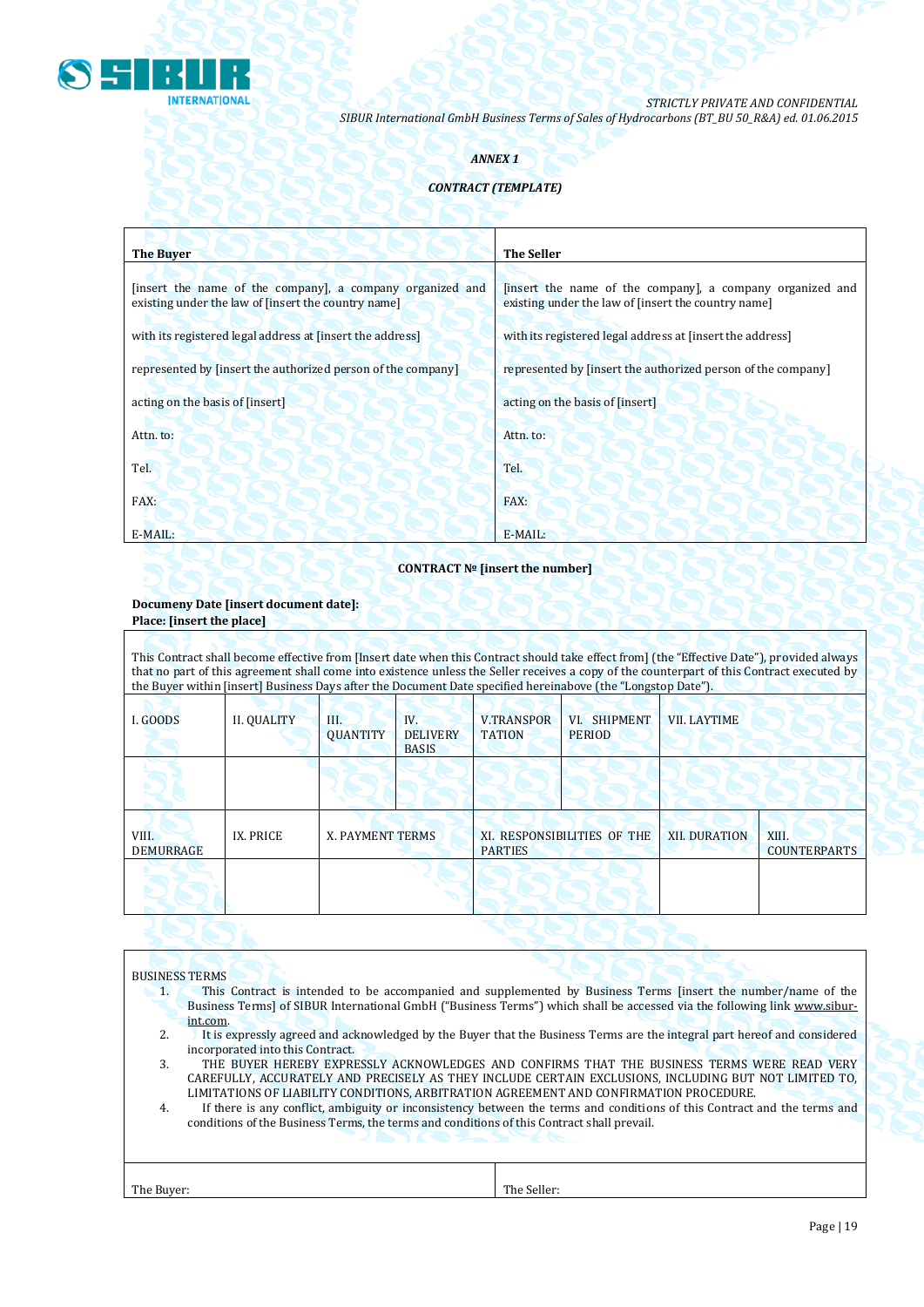

### *ANNEX 2*

### *GUARANTEE (TEMPLATE)*

### *GUARANTEE*

 $Signing$  Date: [ ]  $\bigcup_{n=1}^{\infty}$   $\bigcup_{n=1}^{\infty}$   $\bigcup_{n=1}^{\infty}$   $\bigcup_{n=1}^{\infty}$   $\bigcup_{n=1}^{\infty}$   $\bigcup_{n=1}^{\infty}$   $\bigcup_{n=1}^{\infty}$   $\bigcup_{n=1}^{\infty}$   $\bigcup_{n=1}^{\infty}$   $\bigcup_{n=1}^{\infty}$   $\bigcup_{n=1}^{\infty}$   $\bigcup_{n=1}^{\infty}$   $\bigcup_{n=1}^{\infty$ 

THIS GUARANTEE (the "Guarantee") is made as a deed on the date written above (the "Signing Date")

BY:

[ ], a company organised and existing under the laws of [ ], with its office at [ ], represented by, [ ] acting on the basis of [ ] ("Guarantor"),

IN FAVOUR OF:

SIBUR International GmbH, a company organised and existing under the laws of Austria, with its registered legal address at Prinz-Eugen-Straße 8-10, A-1040 Vienna, Austria ("Seller", and, together with Guarantor, the "Parties", each being a "Party").

RECITALS:

WHEREAS, the Seller and [ ], a company organised and existing under the laws of [ ], with its registered legal address at [ ] (hereinafter referred to as the "Buyer"), entered into a Contract [ ] dated [ ] between the Seller, on the one hand and the Buyer, on the other hand (hereinafter referred to as the "Contract"); and

WHEREAS, the Guarantor has agreed to provide assurances for fulfilment of Buyer's payments and other obligations under and in connection with the Contract ;

NOW, THEREFORE, in consideration of the foregoing and for other good and valuable consideration, the receipt and sufficiency of which is hereby acknowledged, Guarantor hereby agrees as follows:

THIS GUARANTEE WITNESSETH as follows:

Guarantee. Guarantor hereby irrevocably, absolutely and unconditionally:

guarantees as primary obligor to Seller and not merely as surety only the full, complete and punctual performance by Buyer of all obligations, duties and undertakings of Buyer under the Contract, as may be amended or modified from time to time. Should Buyer fail to perform any of said obligations, Guarantor undertakes to and shall perform such obligations, or arrange performance thereof, in accordance with the terms of the Contract;

guarantees as aforesaid and without prejudice to the generality of the foregoing, the punctual payment by Buyer of any sums due by Buyer to Seller under or in respect of or pursuant to the Contract, as the Contract may be amended or modified from time to time, including (but not limited to) any claims or damages for breach thereof and together with any interest due thereon (collectively with the obligations referred to in paragraph (a) of this Clause, the "Guaranteed Obligations");

undertakes with Seller that whenever Buyer does not pay any amount when due under the Contract, Guarantor shall within [insert the period] business days after receiving a demand from Seller pay to Seller that amount as if it was the principal obligor. Should Guarantor default for any reason to pay the respective amount pursuant to Seller's request within the term specified above, Guarantor shall pay interest toSeller in the amount of one per cent (1%) of the outstanding unpaid amount per week;

indemnifies Seller immediately on demand against any costs, loss or liability suffered by Seller as a result of any Guaranteed Obligation being or becoming unenforceable, invalid or illegal. The amount of cost, loss or liability shall be equal to the amount which Seller would have been entitled to recover if such Guaranteed Obligations were enforceable, valid or illegal.

This Guarantee is a continuing guarantee and will extend to (i) the ultimate balance of sums payable by Buyer to Seller and/or (ii) the performance of the other Guaranteed Obligations by Buyer under the Contract, regardless of any intermediate payment or discharge in whole or in part.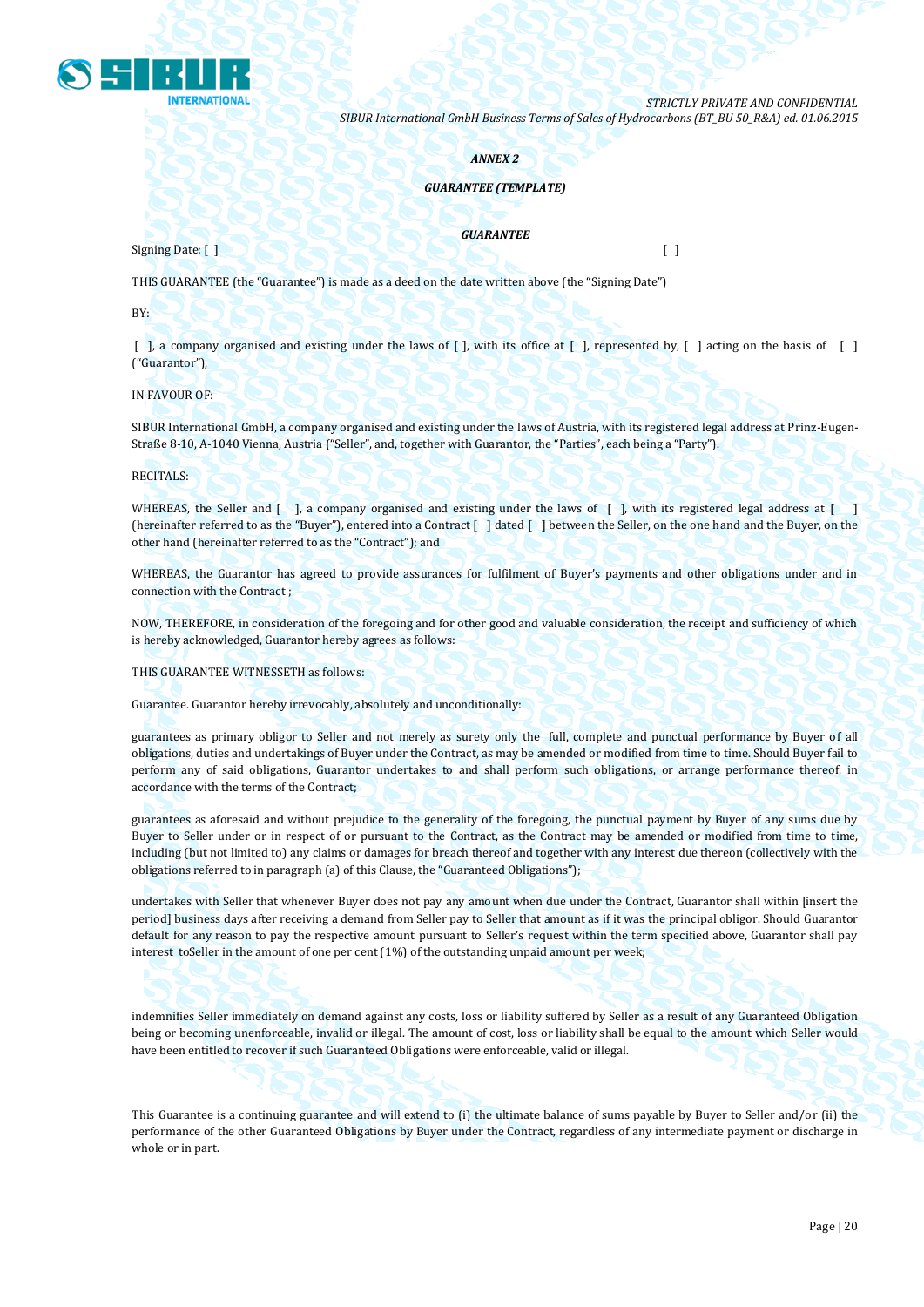

Guarantee Absolute. The obligations of Guarantor hereunder shall not be affected by any act, omission, matter or thing which but for this provision might operate to release or otherwise exonerate Guarantor from Guarantor's obligations hereunder in whole or in part. The liability of the Guarantor under this Guarantee shall be absolute and unconditional irrespective of:

### any lack of validity or enforceability of or defect or deficiency in the Contract or any other documents executed in connection with the Contract;

any modification, extension or waiver of any terms of the Contract;

any change in the time, manner, terms or place of payment of or in any other term of, all or any of the Guaranteed Obligations, or any other amendment or waiver of or any consent to departure from any agreement or instrument executed in connection therewith;

any failure, omission, delay, waiver or refusal by Seller to exercise, in whole or in part, any right or remedy held by Seller with respect to the Contract or any transaction under the Contract;

any change in the existence, structure or ownership of Guarantor or Buyer, or insolvency, bankruptcy, reorganisation or other similar proceeding affecting Buyer or its assets;

any other circumstance that might otherwise constitute a discharge,postponement, reduction, non-provability or other similar circumstance affecting any obligation of Buyer under the Contract or of Guarantor on respect of this Guarantee, other than payment in full and/or performance (as the case may be) of the Guaranteed Obligations; or

Guarantor's lack of awareness or notice of any of the foregoing.

The obligations of Guarantor hereunder are several from Buyer or any other person or entity, and are primary obligations concerning which Guarantor is the principal obligor. There are no conditions precedent to the enforcement of this Guarantee, except as expressly contained herein.

Guarantor agrees and acknowledges that any decision of any arbitral tribunal appointed in accordance with the Contract and/or any court in respect of or in connection with the Contract or any agreement reached between Buyer and Seller shall be binding on Guarantor as a party to this Guarantee.

This Guarantee shall continue to be effective or be reinstated, as the case may be, if at any time any payment of any of Guaranteed Obligations are annulled, set aside, invalidated, declared to be fraudulent or preferential, rescinded or must otherwise be returned, refunded or repaid by the Seller upon the insolvency, bankruptcy, dissolution, liquidation or reorganization of Buyer or any other guarantor, or upon or as a result of the appointment of an administrator, provisional liquidator, receiver, intervener or conservator of, or trustee or similar officer for, Buyer or any other guarantor or any substantial part of its property or otherwise, all as though such payment or payments had not been made.

Waiver. Guarantor hereby waives its right to be discharged by, or have a claim against Seller in respect of any amendment or supplement being made to the Contract and/or this Guarantee and agrees that this Guarantee shall not in any way be adversely affected or impaired by any time, indulgence, waiver, consent or any other concession granted to Buyer r and/or the Guarantor.

The Guarantor undertakes to Seller that Guarantor has not taken and will not take any security from Seller in respect of Guarantor's obligations hereunder. Any security taken by Guarantor in breach of this provision and all monies at any time received in respect thereof shall be held in trust for Seller as security for the obligations of Guarantor hereunder. Guarantor waives any defence or right arising by reason of any disability or lack of authority or power of Seller and shall remain liable hereunder if Seller, Buyer or any other party shall not be liable under the Contract for such reason.

Expenses. Guarantor agrees to pay on demand any reasonable costs, including reasonable legal fees, and other documented expenses incurred by Seller in enforcing Guarantor's payment obligations under this Guarantee.

Notices. All demands, notices and other communications provided for hereunder shall, unless otherwise specifically provided herein, be in English in writing and shall be addressed and delivered in person or by Federal Express, DHL (or other recognized international courier service requiring signature upon receipt) or by facsimile or email (as evidenced by a paper copy of such email) to the party receiving the notice at the address set forth below or at such address as may be designated by written notice, from time to time, to the other party. Such demands, notices and other communications shall be deemed effective upon receipt or, in the case of facsimile or email or other means of telecommunication, upon written confirmation of receipt by the other Party (such confirmation to be transmitted in person, by email or international courier as provided above). For purposes of notice, the addresses of the Parties shall be as follows: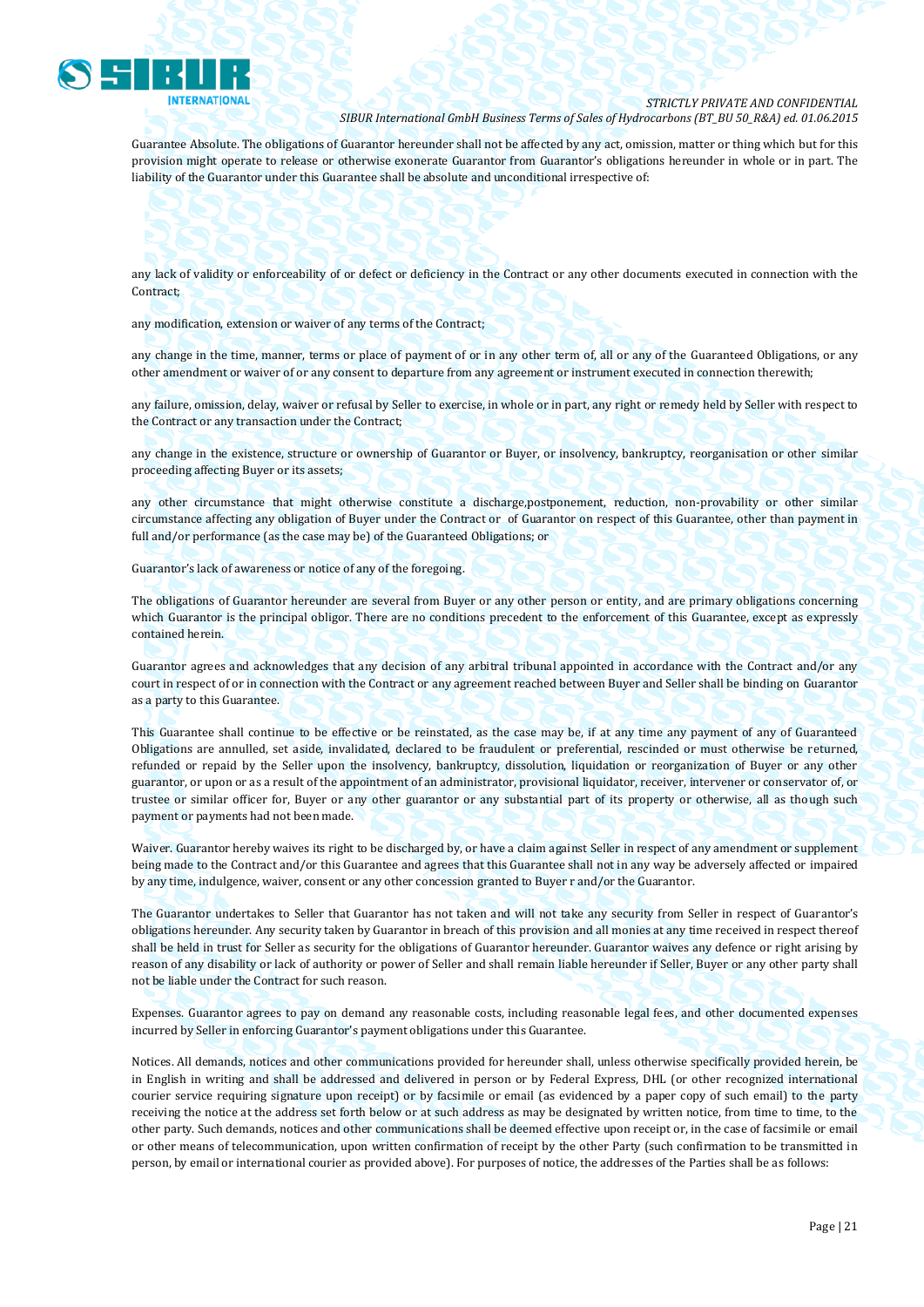

If to the Seller:

*STRICTLY PRIVATE AND CONFIDENTIAL SIBUR International GmbH Business Terms of Sales of Hydrocarbons (BT\_BU 50\_R&A) ed. 01.06.2015*

For the attention of: [insert] Address: [insert] Facsimile no.: [insert]

Email: [insert]

If to the Guarantor:

For the attention of: [insert]

Address: [insert]

Facsimile no.: [insert]

Email: [insert]

Demand and Payment. Any demand by Seller for performance hereunder shall be in writing and delivered to Guarantor pursuant to Clause 5 hereof, and shall (a) reference this Guarantee, (b) specifically identify Buyer and the Guaranteed Obligations to be paid and/or performed (as the case may be) and (c) set forth payment instructions in respect of any amount or amounts payable to Seller. There are no other requirements of notice, presentment or demand other than stated in this Guarantee.

Any payment to be made hereunder by Guarantor shall be made without set off or counterclaim save as hereinbefore provided and shall be made free and clear of, and without deduction for or on account of, any present or future taxes, duties, charges, fees, deductions or withholdings of any nature whatsoever and by whomsoever imposed.

Assignment; Successors and Assigns. The provisions of this Guarantee shall be binding on and inure to the benefit of Seller and its respective successors and permitted assigns. None of the Parties may assign its rights and/or delegate its obligations under this Guarantee to any third party without the other Parties' prior written consent, except that the Seller may assign this Guarantee to a third party without such consent and the assignee becomes the beneficiary of the right to require the performance of Guaranteed Obligations ("Permitted Assignment"). Guarantor acknowledges that if this Guarantee is assigned by Seller in connection with a Permitted Assignment, then this Guarantee shall continue in full and effect and Guarantor shall continue to guarantee the performance of Guaranteed Obligations to Seller's assignee on the terms of this Guarantee and, if requested by Seller, shall enter into a guarantee on the same terms as this Guarantee directly with Seller's assignee. Guarantor also acknowledges that if the Contract is assigned by Buyer in

accordance with the provisions of the Contract, then this Guarantee shall continue in full force and effect and Guarantor shall continue to guarantee the performance of Guaranteed Obligations in accordance with the Contract by Buyer's assignee on the terms of this Guarantee.

Applicable law and Arbitration. This Guarantee, andany non-contractual obligations arising out of or in connection with this Guarantee, shall be governed by and construed in accordance with the laws of England and Wales notwithstanding the choice of law rules of any jurisdiction and determined without reference to the principles of conflicts of laws. Any dispute arising out of or in connection with this Guarantee, including any question regarding its existence, validity or termination, shall be referred to and finally resolved by arbitration under the London Court of International Arbitration (LCIA) Rules, which Rules are deemed to be incorporated by reference into this Clause.

The number of arbitrators shall be three. Each Party shall nominate one arbitrator and the two appointed arbitrators shall appoint a third arbitrator who shall serve as the chairman of the arbitration tribunal. Unless otherwise agreed by the Parties, all arbitrators shall be fluent in English and have experience in acting as an arbitrator.

The seat, or legal place, of arbitration shall be London, England.

The language to be used in the arbitral proceedings shall be English.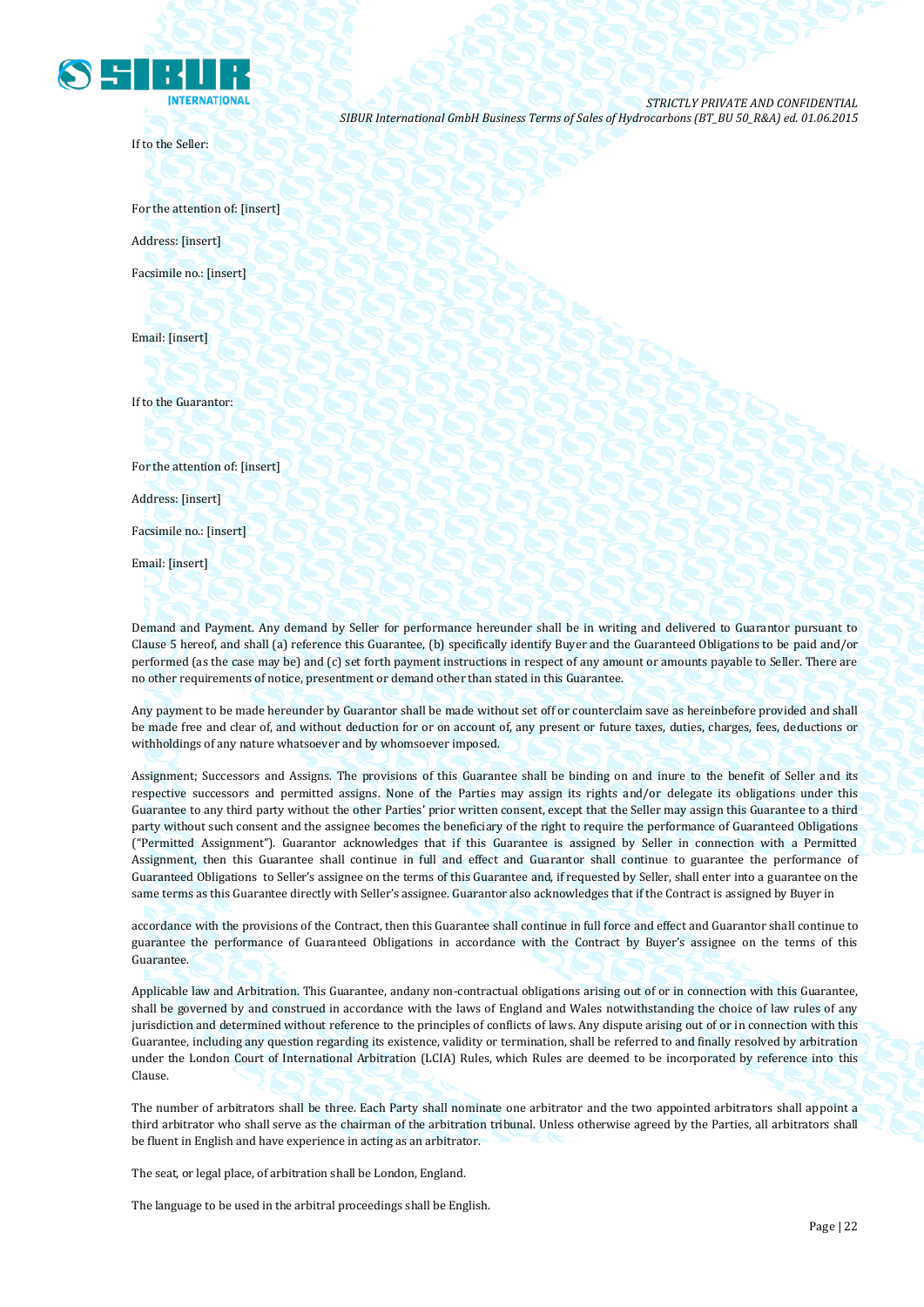

The Parties undertake to keep confidential all awards in any arbitration, together with all materials in the proceedings created for the purpose of the arbitration and all other documents produced by another party in the proceedings not otherwise in the public domain save and to the extent that disclosure may be required of a party by legal duty, to protect or pursue a legal right or to enforce or challenge an award in bona fide legal proceedings before a state court or other judicial authority.

By agreeing to arbitration in accordance with this Clause, the Parties agree that no competent court in any relevant jurisdiction will have the power to issue a pre-arbitral injunction, pre-arbitral attachment or other order in aid of the arbitration proceedings or the enforcement of any award.

Parties shall submit documents in English. Documents submitted in a language other than English shall be translated into English at the expense of the Party submitting the documents. Each Party shall have the right, at its sole cost and expense, to have an interpreter attend the arbitration hearings if it so chooses.

No Waiver; Remedies. No failure on the part of a Party to exercise, and no delay in exercising, any right hereunder shall operate as a waiver thereof, nor shall any single or partial exercise of any right hereunder preclude any other of further exercise thereof o the exercise of any other right. The remedies herein provided are cumulative and not exclusive of any remedies provided by the applicable law.

Validity. This Guarantee shall be deemed effective for all purposes as of the Signing Date . Except for any claim notified before the expiry date, this Guarantee and Guarantor's liability to Seller hereunder shall continue and remain in full force and effect until the date on which all the guaranteed sums have been paid in full and all of Buyer's obligations under the Contract have been performed in full.

Until Guarantor's liability to Seller expires pursuant to this Guarantee, Guarantor shall not enter into any transaction which would make this Guarantee unenforceable, delay its enforcement or have an adverse effect on its enforceability, including without limitation any agreement which prohibits Guarantor from performing its obligations hereunder, without Seller's prior written consent to such transaction that specifically references to this Clause 10.

Amendments. A written Amendment executed solely by Guarantor may extend the termination date of this Guarantee. No other amendment of this Guarantee shall be effective unless in writing and signed by Guarantor and Seller. Neither waiver of any provision of this Guarantee nor consent to any departure by either Party from the terms hereof shall in any event be effective unless such waiver shall be in writing and signed by other Party. Any such waiver shall be effective inly in the specific instance and for specific purpose for which it was given.

Severability. Each provision of this Guarantee is severable and distinct from the others. Seller and Guarantor intend that every such provision shall be and remain valid and enforceable to the fullest extent permitted by applicable law. If any such provision is or at any time becomes to any extent invalid, illegal or unenforceable under any enactment of rule of applicable law, it shall to that extent be deemed not to form part of this Guarantee but (except to that extent in the case of that provision) it and other provisions of this Guarantee shall continue in full force and effect and their validity, legality and enforceability shall not be thereby affected or impaired.

Headings, References and Usage of Terms. This Guarantee is executed in the English language. All capitalised terms used, but not defined, in this Guarantee but defined in the Contract shall have the respective meanings set forth in the Contract. In this Guarantee, the singular shall include the plural and vice versa . The terms "herein" and "hereunder" and similar terms shall be interpreted to refer to this entire Guarantee.

The Guarantor's warranties and representations. The Guarantor warrants and represents that:

The Guarantor is a company duly organised, validly existing and in good standing under the laws of the country of its incorporation. The Guarantor has all requisite corporate power and authority to carry on its business as presently conducted and as proposed to be conducted. Guarantor is duly qualified to transact business and is in good standing in each jurisdiction in which it operates it business;

All corporate action required to be taken by Guarantor in order to authorise Guarantor to enter into this Guarantee, and to perform its obligations hereunder, has been taken. All action on the part of the officers of Guarantor necessary for the execution and delivery of this Guarantee, the performance of all obligations of Guarantor under this Guarantee have been taken. This Guarantee, when executed and delivered by Guarantor, shall constitute valid and legally binding obligations of Guarantor, enforceable against the Guarantor in accordance with its terms;

No consent, approval, order or authorisation of, or registration, qualification, designation, declaration or filing with, any federal, state or local governmental authority is required on the part of Guarantor in connection with execution, delivery or performance of this Guarantee;